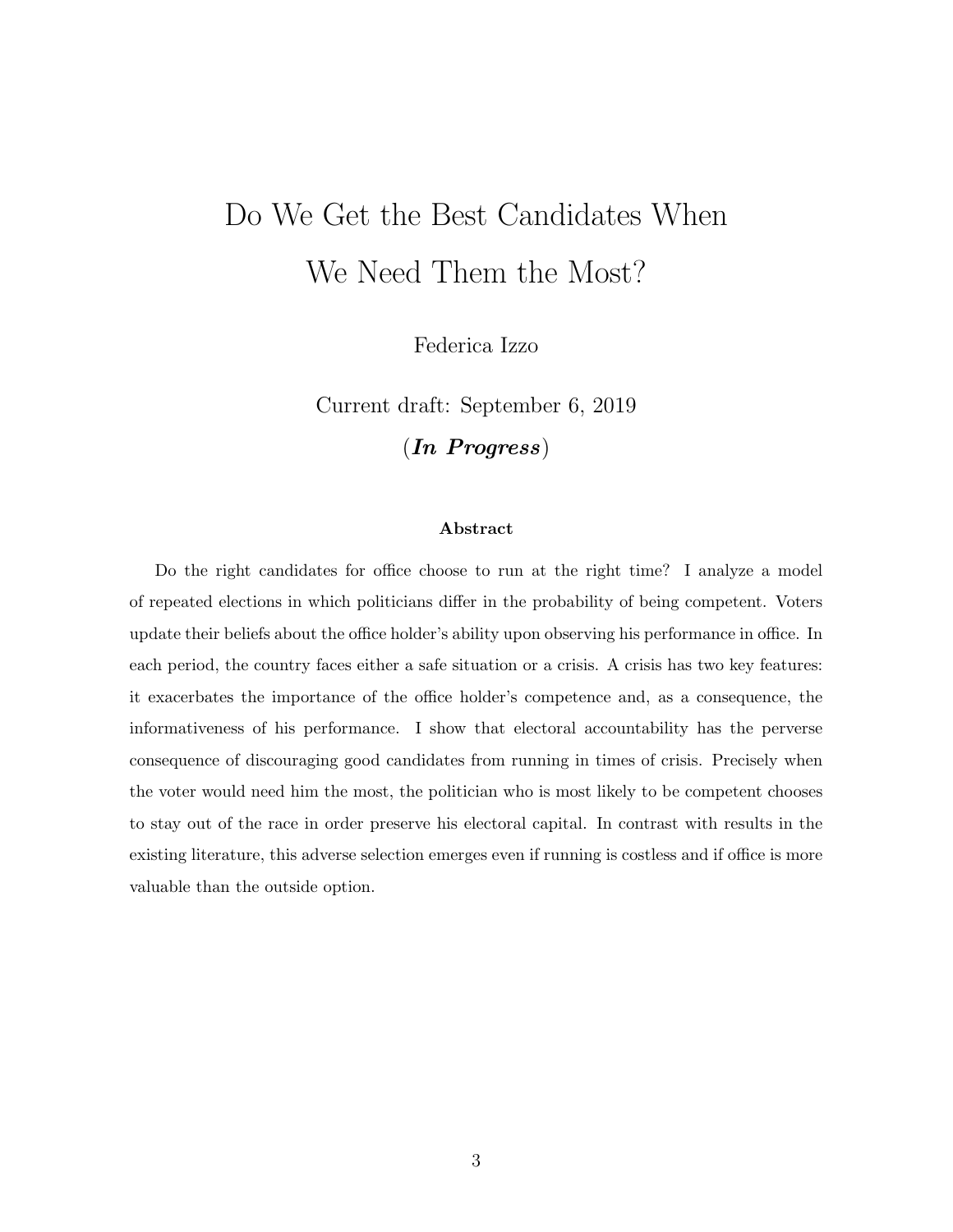# Introduction

A growing empirical literature highlights that the quality of political leaders has a critical impact on a country's performance (e.g. Jones and Olken 2005, Besley, Montalvo and Reynal-Querol, 2011). From a theoretical perspective, it then becomes essential to understand under which conditions high-quality politicians are willing to run for office in the first place. One question is particularly important to evaluate the effectiveness of democratic elections in improving voters' welfare: do the right candidates self-select at the right time? More specifically, are the most competent politicians willing to run for office during times of crisis, when competence matters the most?

The formal literature has so far placed little emphasis on this question. Most extant models of elections in fact take the pool of candidates as exogenous, focusing instead on voters' ability to identify good politicians to be (re)elected and bad ones to be thrown out. A small recent literature allows for endogenous candidate entry, thereby analysing the equilibrium supply of good politicians. However, these works typically consider a static setting, focusing on which types selfselect into politics and highlighting the difficulty of attracting competent politicians if office rents are too low compared to private market salaries. Little attention is instead paid to when the right candidates are willing to run, if a longer planning horizon is considered.

In this paper, I adopt a very different perspective. I consider a world in which potential candidates are career politicians, for whom office is always more valuable than the outside option. As such, entering the race is always the statically optimal choice, irrespective of the candidate's expected ability and the conditions in the country. I show that this does not always hold true when we take into account politicians' dynamic incentives. Under some conditions, 'good' candidates are not willing to run for office during times of crisis. The politician who is most likely to solve the crisis also has the most to lose from failing. As such, precisely when the voter would need him the most, he chooses to stay out of the race in order to preserve his electoral capital for the future. In contrast, the 'worst' (in expectation) potential candidate is always willing to take the gamble, and run for office during challenging times. Thus, the voters gets the wrong candidates at the wrong time. Crucially, this adverse selection does not arise due to weak electoral incentives, as it is the case the extant literature. Quite the opposite, it emerges precisely as a perverse consequence of accountability.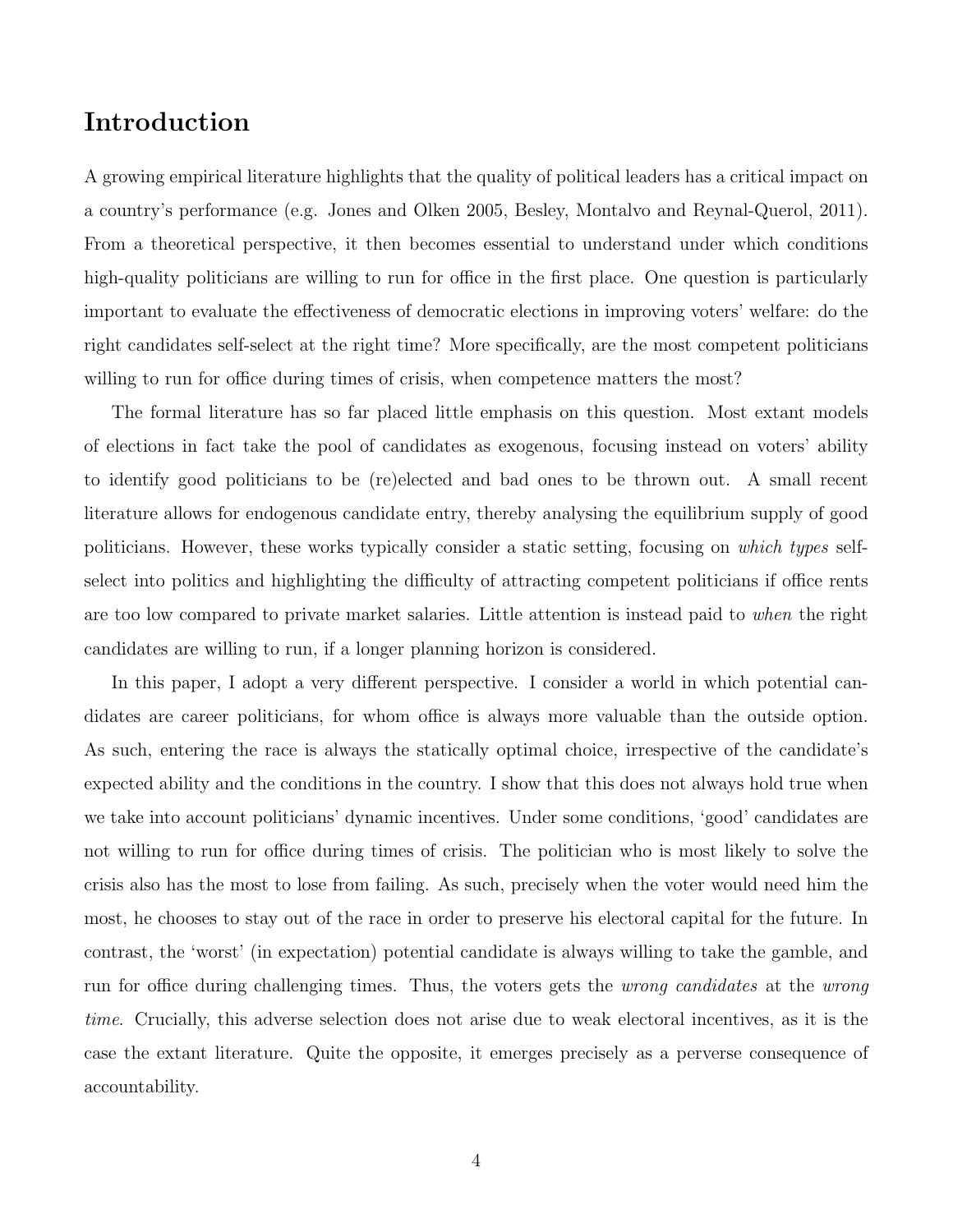I investigate this inefficiency by first introducing a baseline model with two time periods and an election in each. The players are two potential candidates and a representative voter. The potential candidates are career politicians that differ from each other in the probability of being competent, their underlying types being unknown to all players. The model is one of pure selection: the office holder's performance results in either a good or a bad governance outcome, with the probability of producing a good outcome a function of the incumbent's true type. Politicians are office motivated, and their (per-period) payoff from holding office is always higher than their outside option. In the baseline version of the model, this payoff consists of both monetary and ego-rents: while monetary rents are always accrued in the same measure, ego rents represent the legacy payoff that an office holder only enjoys when he delivers a good performance.

The crucial element of this framework is that in each period the country either experiences a crisis, or undergoes a period of 'business as usual'. A crisis (economic or otherwise) is an exogenous shock that has two key features: it amplifies the impact of the office holder's competence and, at the same time, the informativeness of his performance. In other words, precisely because competence matters the most during times of crisis, this is also when the governance outcome reveals most information about the office holder's ability.

Within this framework, consider the incentives a career politician faces. In the last period election, a politician must only evaluate the expected value of holding office today. This is always higher than the payoff from staying home, therefore all potential candidates are always willing to enter the race. Not so much in the first period. When politicians choose whether to run for office, they must consider both the expected payoff from being elected today, and how it influences the chances of being elected tomorrow. Suppose that the country is hit by a crisis in the first period. This has two consequences. First, the value of holding office today is lower than the expected rents from being in office the second period: a crisis may not arise again tomorrow, therefore the probability that the office holder will be able to deliver a good performance and enjoy the associated legacy payoff is higher in the second term. Second, the office holder's performance will reveal information about his true ability, and therefore influence his future electoral prospects. In this sense, the first period office holder is taking a gamble. The lower the probability of being competent, the riskier this gamble.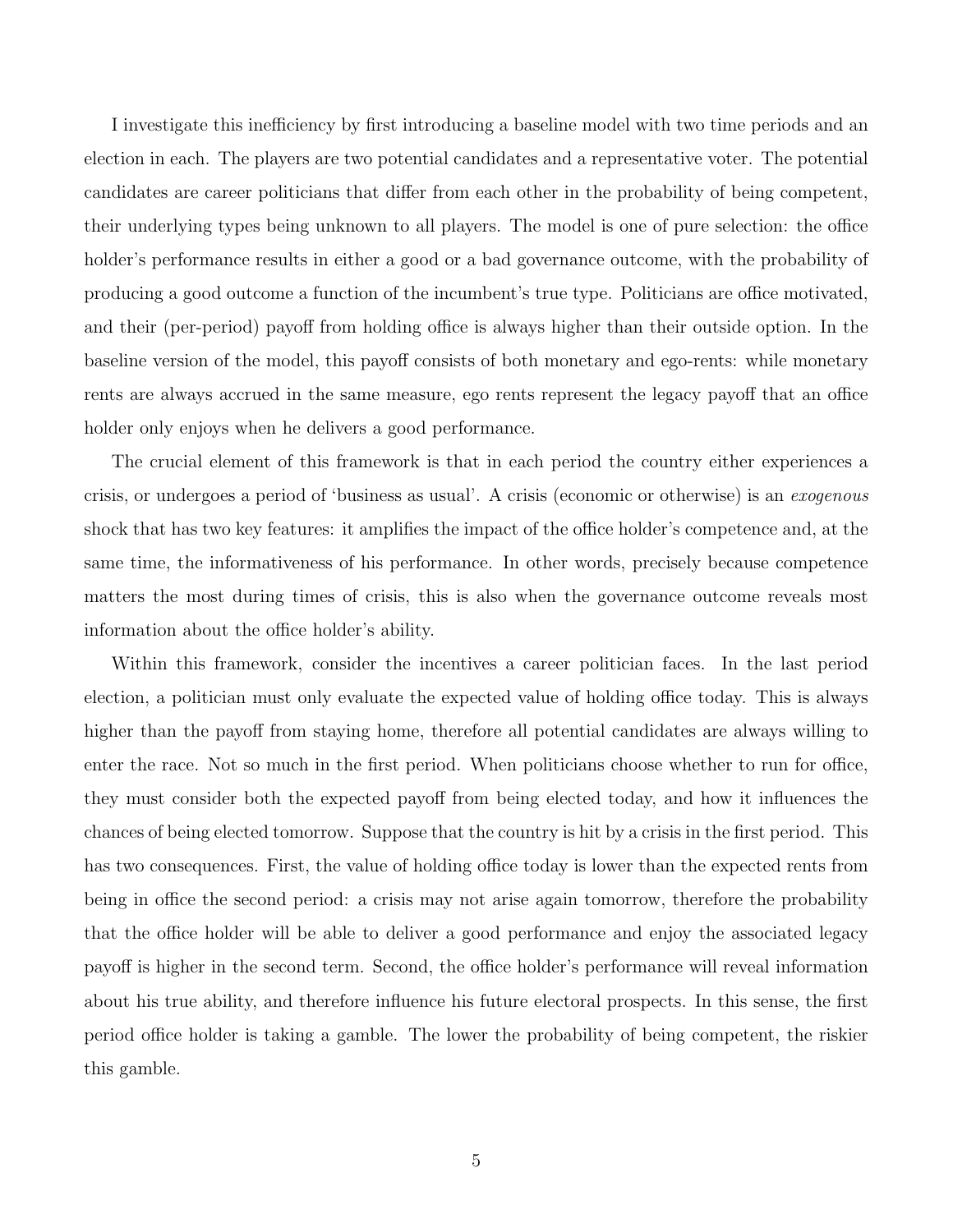Given the reasoning above, it may seem counter-intuitive that precisely the politician who is most likely to be competent would decide to stay out of the race during challenging times. However, while this politician has the highest chances of surviving a crisis, he also enjoys a valuable electoral advantage. As a consequence, information can only hurt his future electoral chances, and he experiences fear of failure. Under some conditions, he will therefore choose to stay out of the race when a crisis is likely to arise, in order to prevent further information about his true ability from being revealed. In contrast, the worst (in expectation) potential candidate never has anything to lose from holding office in the first period. Indeed, holding office during times of crisis can only increase his future electoral chances, by allowing him to prove himself and thus overcome his disadvantage. As such, he always has incentives to *gamble on his own success*, and is willing to enter the race under both states of the world. Thus, under some conditions, only the worst candidate is willing to run for office during challenging times.

In a robustness section I analyse several variants of the model, relaxing some of the most restrictive assumptions imposed in the baseline set-up. I show that while the adverse selection documented in this paper can me more or less severe, it is unlikely that any democracy may be immune from it. The source of this inefficiency in fact lies precisely in the accountability relationship between the voters and their representatives. The problem that the voters face is that they cannot credibly commit to ignoring valuable information that may be generated about the incumbent. Precisely when competence matters the most, the office holder's performance reveals most information about his true ability. Paradoxically, the politician who is most likely to be competent also has the most to lose from information. Adverse selection - with regards to both which type of candidate is willing to run, and when - then emerges as a perverse consequence of electoral accountability.

Next, this paper investigates how the adverse selection effect documented above may influence the electoral impact of incumbency. In the setting considered here, incumbency status per se does not provide any advantage (or disadvantage) in terms of campaign resources or name recognition. Nonetheless, I show that an electoral effect of incumbency always emerges in times of crisis. Further, this effect may go in either direction: incumbents that run for re-election during turbulent times will experience either an electoral advantage or a disadvantage, depending on whether their party is expected to attract more or less talented candidates in the future.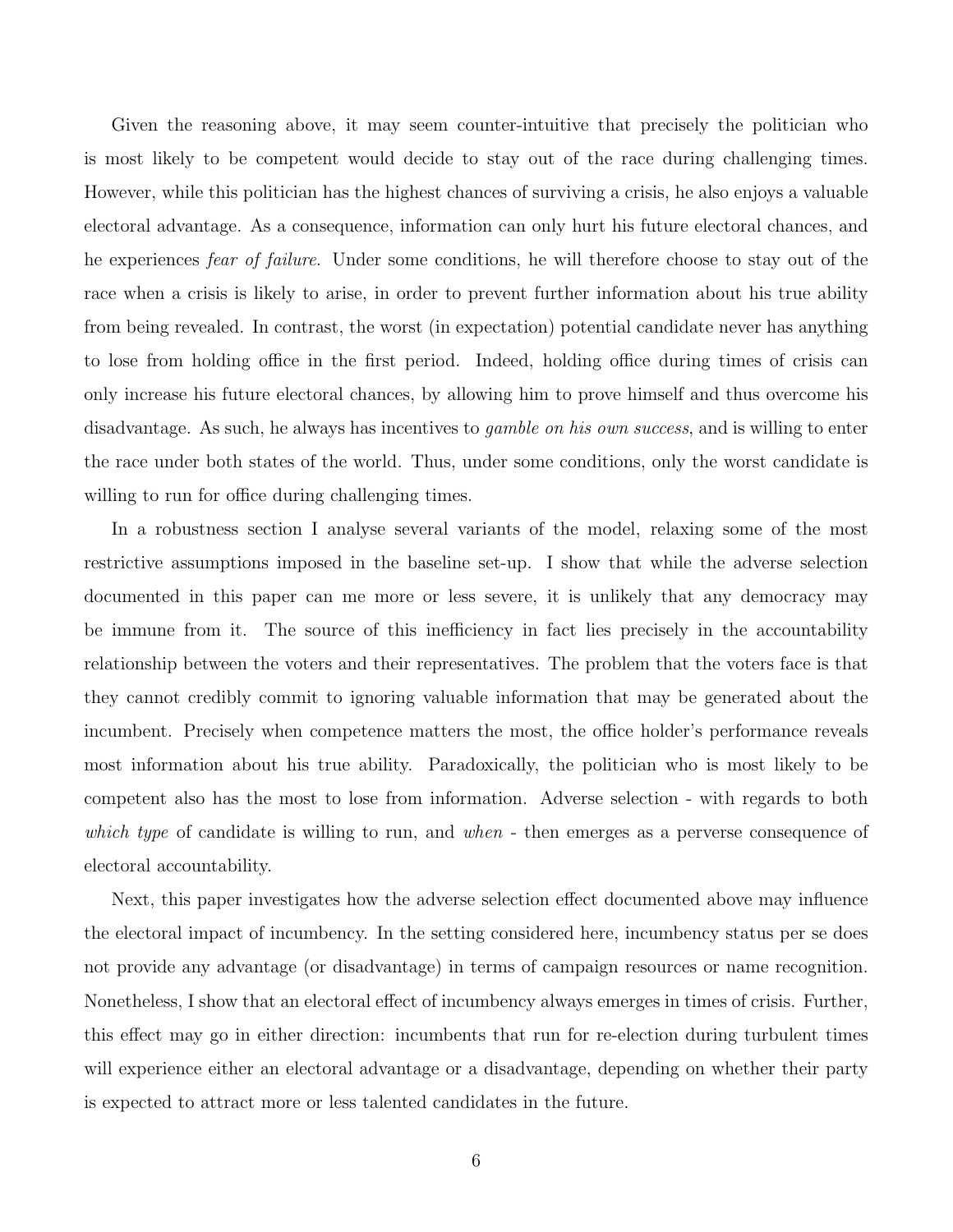Finally, I present an amended version of the model in which politicians live for an infinite number of periods, but care exclusively about the monetary rents from office. In the baseline two-period model I assume that the state of the world has an exogenous impact on the expected value of holding office (since politicians care about their performance). In this extension I show that, as long as we allow the potential candidates to live for more than two terms, the inefficiency documented in the baseline survives when we shut down this exogenous channel. Even if the value of holding office is the same in all periods, a crisis endogneously influences politicians' expected utility from running, via the information channel. The politician who is most likely to be competent has incentives to stay out of the race during challenging times, so as to maximize the chances of being able to get re-elected once he finally gets to office. As a consequence, adverse selection continues to emerge in equilibrium.

## Literature Review

This paper contributes to the literature on the endogenous supply of good politicians (Caselli and Morelli 2004, Messner and Polborn 2004, Besley 2005, Dal Bo, Dal Bo and Di Tella 2006, Mattozzi and Merlo 2008, Fedele and Natticchioni 20[1](#page-0-0)3, Brollo 2013).<sup>1</sup> This literature has so far focused mainly on how an individual's outside option in the private market influences his decision to run for office. Political ability and private market salary are assumed to be correlated, therefore good politicians also have a higher opportunity cost of holding office. This potentially generates an adverse selection, whereby low ability individuals are more likely to enter politics.

As highlighted above, this paper adopts a completely different perspective. It considers a world in which potential candidates are career politicians, for whom the value of holding office is always higher than the expected payoff from the private market. Thus, rather than looking at the financial considerations that drive self-selection into politics, I focus on how politicians' dynamic electoral incentives influence the timing of their entry decision.

The crucial feature of this model is to allow exogenous shocks to the country's conditions to influence the endogenous opportunity cost of holding office. As such, this paper is in close conversa-

<sup>1</sup>Other scholars analyse endogenous entry, but focus on settings in which potential candidates differ in motivations (see Callander 2008) or ideology (see Osborne and Slivinski 1996, Besley and Coate, 1997), rather than quality.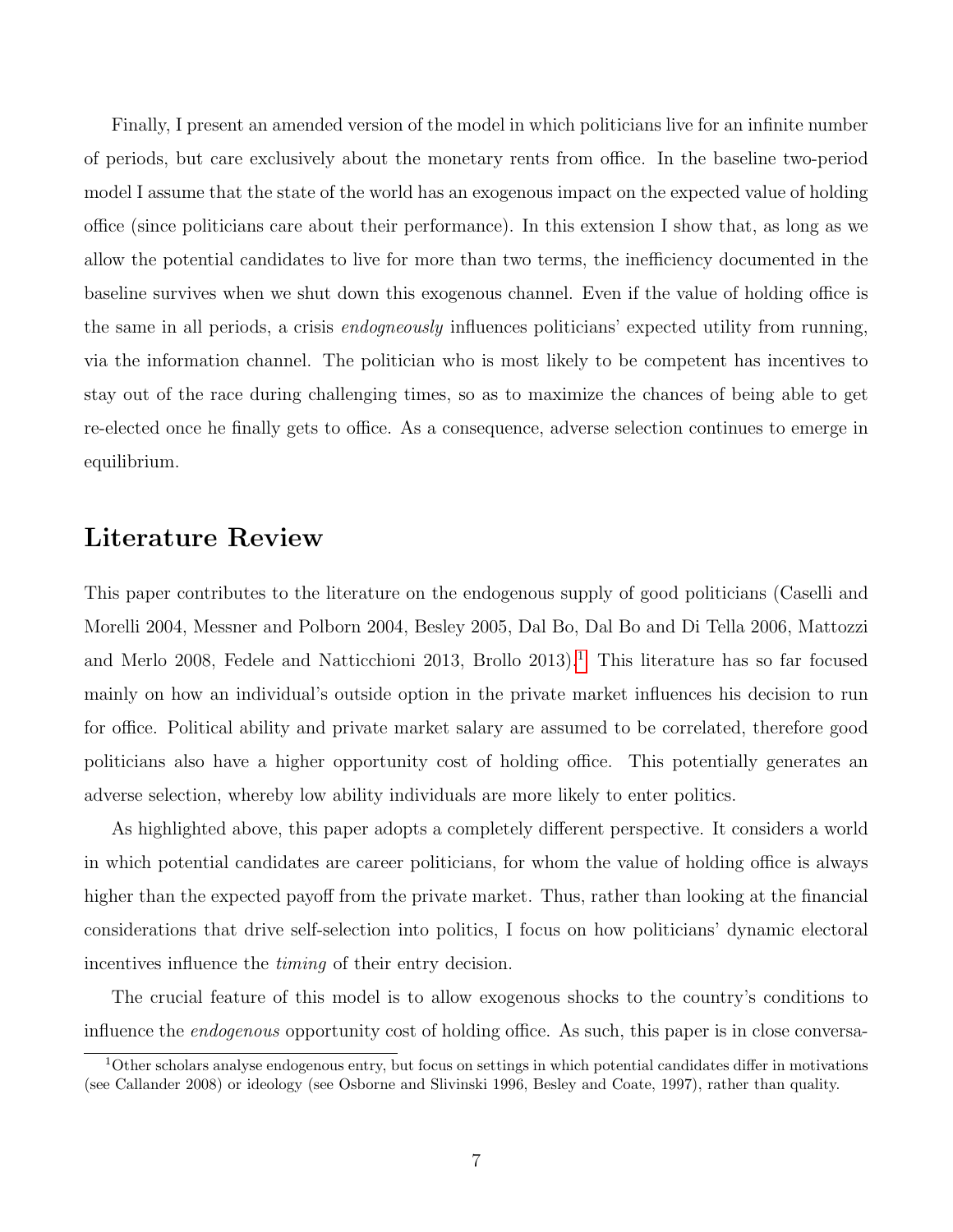tion with a recent literature in formal theory, that highlights how events outside of the office holders' control may nonetheless impact their electoral fortunes, by altering the inferences voters draw upon observing their performance in office (see Ashworth, Bueno de Mesquita and Friedenberg, 2017 and 2018). These works complement the model presented here, since they take the pool of candidates as given and focus instead on how crises influence office holders' effort choice.

Finally, this model connects with several papers that analyse political actors' incentives to gamble, within the framework of a multi-armed bandit model (e.g. Strulovici 2009, Dewan and Hortala-Vallve 2018). In these works, political actors must choose between a risky and a safe policy. The consequences of a risky choice inform voters and politicians about the underlying state of the world, or the office holder's true ability. In contrast, the outcome of a safe policy reveals no additional information. The crucial assumption is therefore that office holders are always free to choose to generate more or less information. In this paper, I instead assume that the informativeness of governance outcomes is determined exogenously by the 'riskiness' of the situation the country faces. Politicians cannot choose which arm of the bandit to pull, they can only choose whether to play.

# The Baseline Model

I study the endogenous supply of competent candidates by analysing a game of repeated elections with two time periods. At the beginning of the game, each party  $P \in \{1,2\}$  draws one potential candidate  $C^P$  from the pool of its members. Politicians differ in the probability of being competent. Specifically, each politician is one of two types, good or bad:  $\theta_i \in \{G, B\}$   $\forall i \in \{C^1, C^2\}$ . A politician's type is unknown to all players, including the politician himself. This reflects the assumption that political ability is more than the product of a pre-determined and identifiable skill-set. As such, it can never be verified ex-ante, but only discovered via experience. Players share common beliefs that politician  $C^P$  is a good type with probability  $q^P$  (formally, party P draws from a pool containing a proportion  $q_P$  of good types). I will assume that  $q_1 > q_2$ . I will therefore refer to  $C^1$ as the ex-ante advantaged potential candidate, and to  $C<sup>2</sup>$  as the disadvantaged one.

At the beginning of each period, the two potential candidates simultaneously choose whether to run for office. If  $C^P$  chooses to stay out of the race, party P is unable to field a viable candidate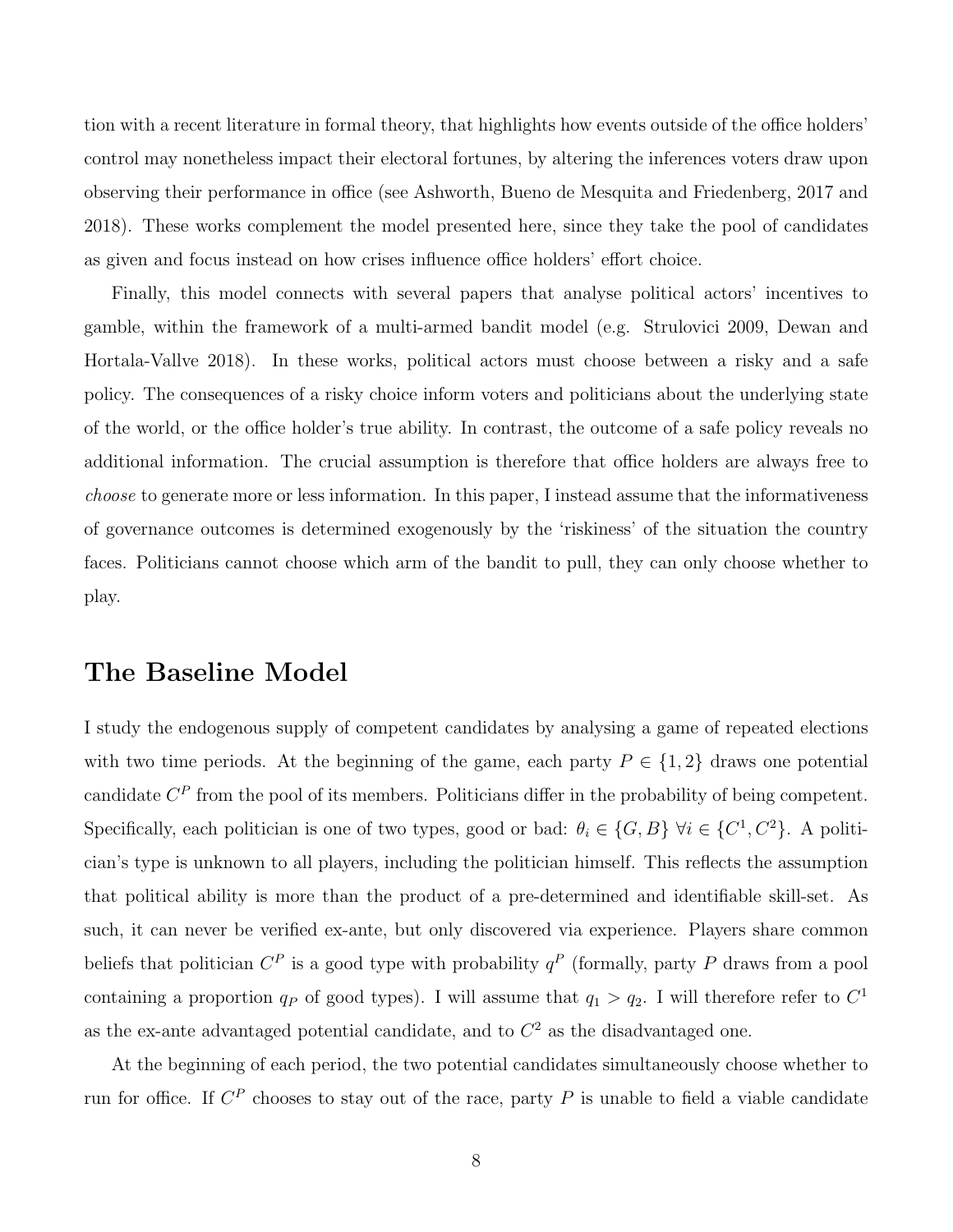and it resorts to a reserve candidate  $R^P$ , which is known to be a bad type with probability one (this assumption is without loss of generality). The existence of the reserve candidates  $R<sup>1</sup>$  and  $R<sup>2</sup>$  is imposed for purposes of presentation in order to avoid equilibria with uncontested elections, but otherwise has no effect on the results. Once the candidates are endogenously determined, a representative voter V chooses whom to elect.

In each period, the country either faces a normal situation, or it is hit by a negative shock:  $\omega_t \in \{N, S\}$   $\forall t \in \{1, 2\}$ . A shock is an *exogenous* crisis: it may represent a period of economic hardship, a war, or even a natural disaster. The key feature of a shock is that it amplifies the effect of the office holder's type on his performance: competence matters the most during times of crisis. Specifically, in each period the office holder produces either a good or a bad governance outcome  $o_t \in \{g, b\}, \forall t \in \{1, 2\}.$  The governance outcome is a good one whenever a crisis does not arise, or if it arises but the office holder is able to solve it. Otherwise, the outcome is a bad one. The office holder's type determines the probability that he is able to solve a crisis. A good type always produces a good outcome under a negative shock, whereas a bad one does so with probability  $\beta \in [0, 1]$ :

• 
$$
prob(o_t = g | \omega_t = N, \theta_t = G) = prob(o_t = g | \omega_t = N, \theta_t = B) = 1
$$

• 
$$
prob(o_t = g | \omega_t = S, \theta_t = G) = 1
$$

•  $prob(o_t = g | \omega_t = S, \theta_t = B) = \beta < 1$ 

This specific parametrization is adopted for simplicity, but is not necessary for the results. Notice that the parameter  $\beta$  can be interpreted as the complexity of the crisis, but also as the country's resiliency. For example, when a country can count on a competent bureaucratic apparatus, it is more likely to survive a negative shock even if an incompetent type is in office.

Arguably, there are substantive reasons to defend the assumption that competence matters the most in times of crisis. However, it is also important to highlight that if we allow players to live for more than two periods the key qualitative result of the paper (i.e., the voter is less likely to get the best candidate precisely when she needs him the most) would continue to hold under the opposite assumption, that is if crises mute rather than amplifying the impact of the office holder's type. I will discuss this further in a separate section.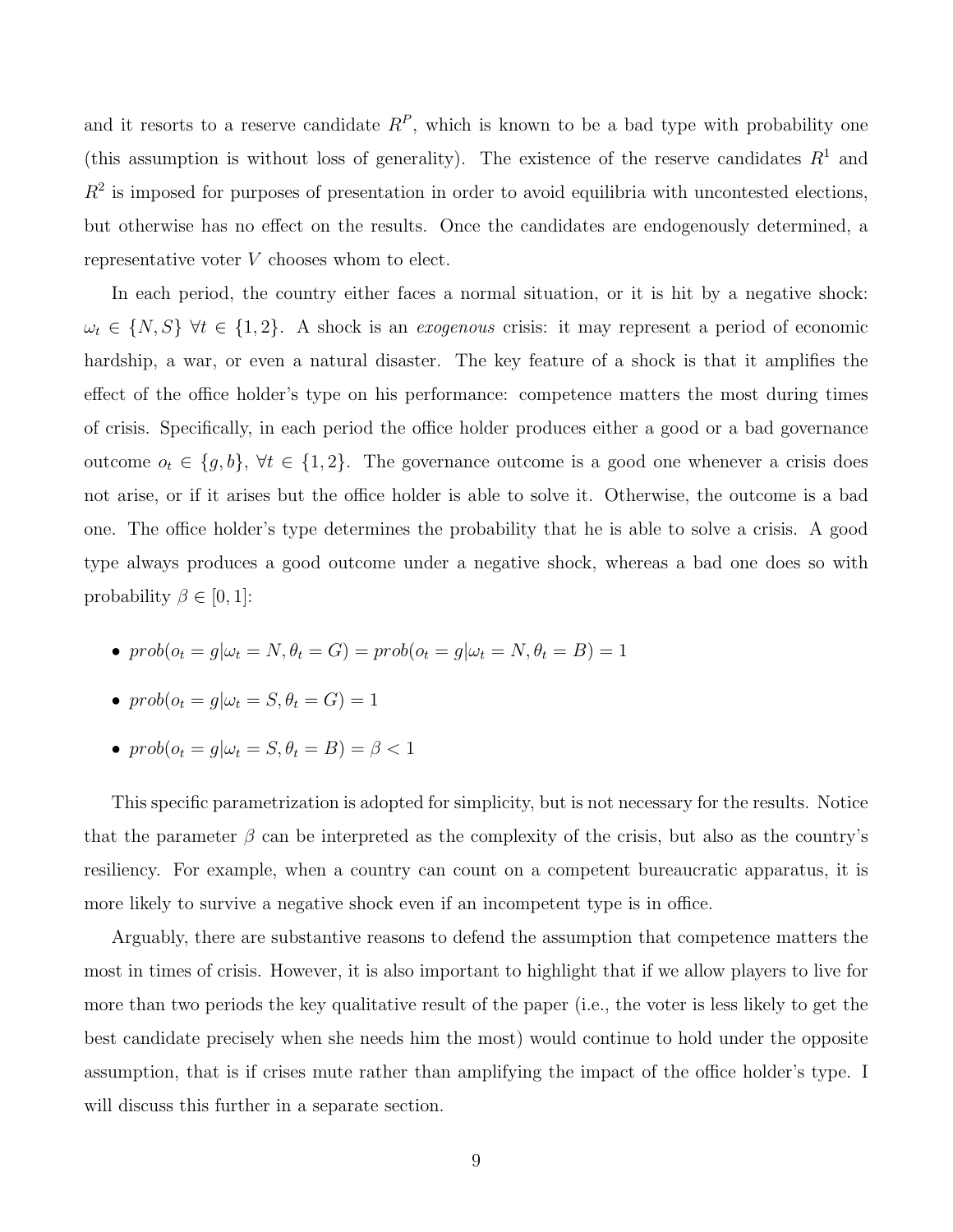Without loss of generality, I assume that the state of the world  $\omega_t$  realizes after the election has taken place. Players share common prior beliefs that  $prob(\omega_t = S) = \bar{p}$ , with  $\omega_t$  i.i.d. in each period. In a robustness section, I relax this assumption and allow the probability of a crisis in the second period to be a function of the first period incumbent's performance. At the beginning of each period, players also observe a public signal indicating the likelihood of a crisis arising during the upcoming term. Formally, players observe a signal  $\chi \in \{N, S\}$ , accurate with probability  $\psi > \frac{1}{2}$  $(prob(\chi_t = S | \omega_t = S) = prob(\chi_t = N | \omega_t = N) = \psi > \frac{1}{2}).$ 

Finally, we must specify the players' payoffs. The voter cares about governance outcomes. She pays a cost  $\lambda > 0$  in each period in which  $o_t = b$ , whereas the payoff from a good outcome  $o_t = g$  is normalized to 0. Politicians are office motivated. The value of holding office has two components: monetary rents  $K > 0$  and legacy payoffs  $\gamma > 0$ . While the monetary rents are always accrued by the office holder, the legacy payoffs are conditional on delivering a good performance.<sup>[2](#page-0-0)</sup>  $\gamma$  may represent the 'warm glow feeling' politicians experience when they produce a good governance outcome, or (in a reduced-form) the instrumental value of a good performance. Since the aim of this paper is to focus on the endogenous opportunity cost of office, I assume that a politician's outside option is always lower than his per-period payoff from being in office. Politicians' utility when out of office is therefore normalized to 0. Finally, since the focus of this paper is on politicians' incentives and disincentives to hold office, I assume that running is costless. However, because I consider a deterministic election process, this assumption has no impact on the qualitative results other than avoiding equilibria with uncontested elections.

To sum up, the timing of the game is as follows:

- 1. Nature draws the potential candidates' types  $\theta_{C^1}, \theta_{C^2} \in \{G, B\}$  and the first period state of the world  $\omega_1 \in \{N, S\}$
- 2. The players observe a public signal  $\chi_1 \in \{N, S\}$ , accurate with probability  $\psi$
- 3.  $C^1$  and  $C^2$  simultaneously choose whether to run. If party  $P \in \{1,2\}$  is unable to field a viable candidate it resorts to the reserve  $R^P$ .

<sup>&</sup>lt;sup>2</sup>In a two-period setting the assumption that  $\gamma > 0$  is necessary to obtain the results. In a separate section I consider a longer time horizon, and I show that the inefficiency documented in the baseline model survives even if the office holder's payoff is not a function of his performance.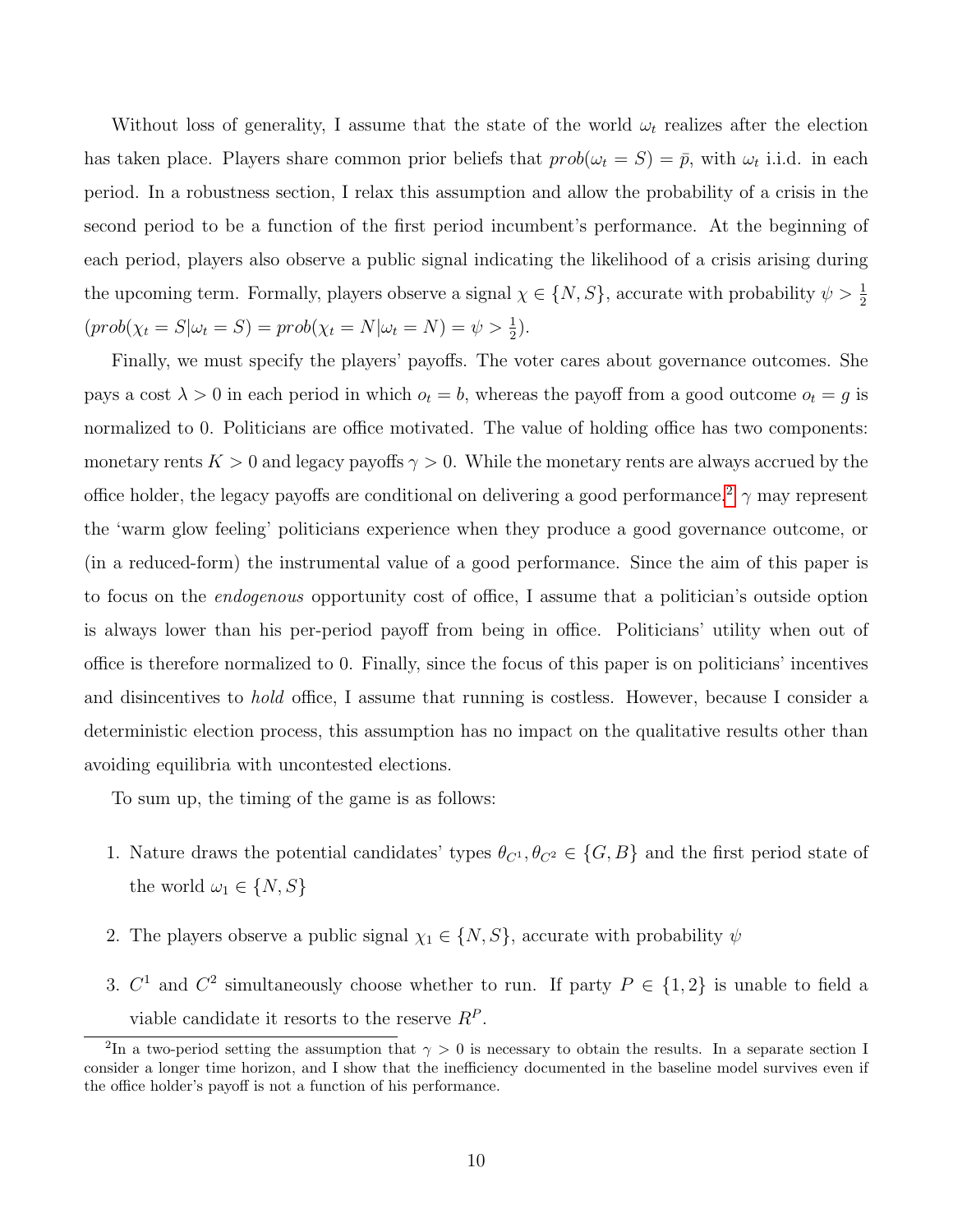- 4. The voter decides whom to elect
- 5. The first period state of the word  $\omega_1$  realizes
- 6. The fist period governance outcome  $o_1$  realizes
- 7. The second period starts and nature draws  $\omega_2 \in \{N,S\}$
- 8. The game proceeds as above

To avoid trivialities, I will exclude equilibria in weakly dominated strategies. Since running for office is costless, this implies that a politicians' entry decision is conditional on winning the election.

Notice that this is a model of pure selection: the office holder's performance is determined by his true ability and the state of the world, and I do not allow politicians to invest in (costly) effort in order to improve their expected performance and electoral chances. The choice to abstract from this moral hazard problem is purely for presentation purposes and, as long as the governance outcome remains informative at all levels of effort, relaxing this assumption would not alter the main message of the paper.

### Analysis

In this section I solve the two-period game and identify the conditions under which adverse selection emerges in equilibrium. Consider first the voter's electoral decision. The voter cares exclusively about governance outcomes. In each period, she therefore elects the candidate that is most likely to deliver a good performance. Straightforwardly, her first period electoral choice is simply a function of her prior beliefs over the candidates' ability. In contrast, the incumbent's performance informs the voter choice in the second period election. This paper builds on a key intuition: the inferences that voters draw upon observing the governance outcome are a function of the state of the world. Thus, the same outcome may convey different information under different environment conditions. In other words, crises have an informational value. Precisely because crises amplify the effect of competence on outcomes (i.e., for any outcome  $o_t \in \{g, b\}$ ,  $|prob(o_t| \omega_t = S, \theta_t =$  $G) - prob(o_t|\omega_t = S, \theta_t = B)| > |prob(o_t|\omega_t = N, \theta_t = G) - prob(o_t|\omega_t = N, \theta_t = B)|$ , they also increase the informativeness of the incumbent's performance: when the country is hit by a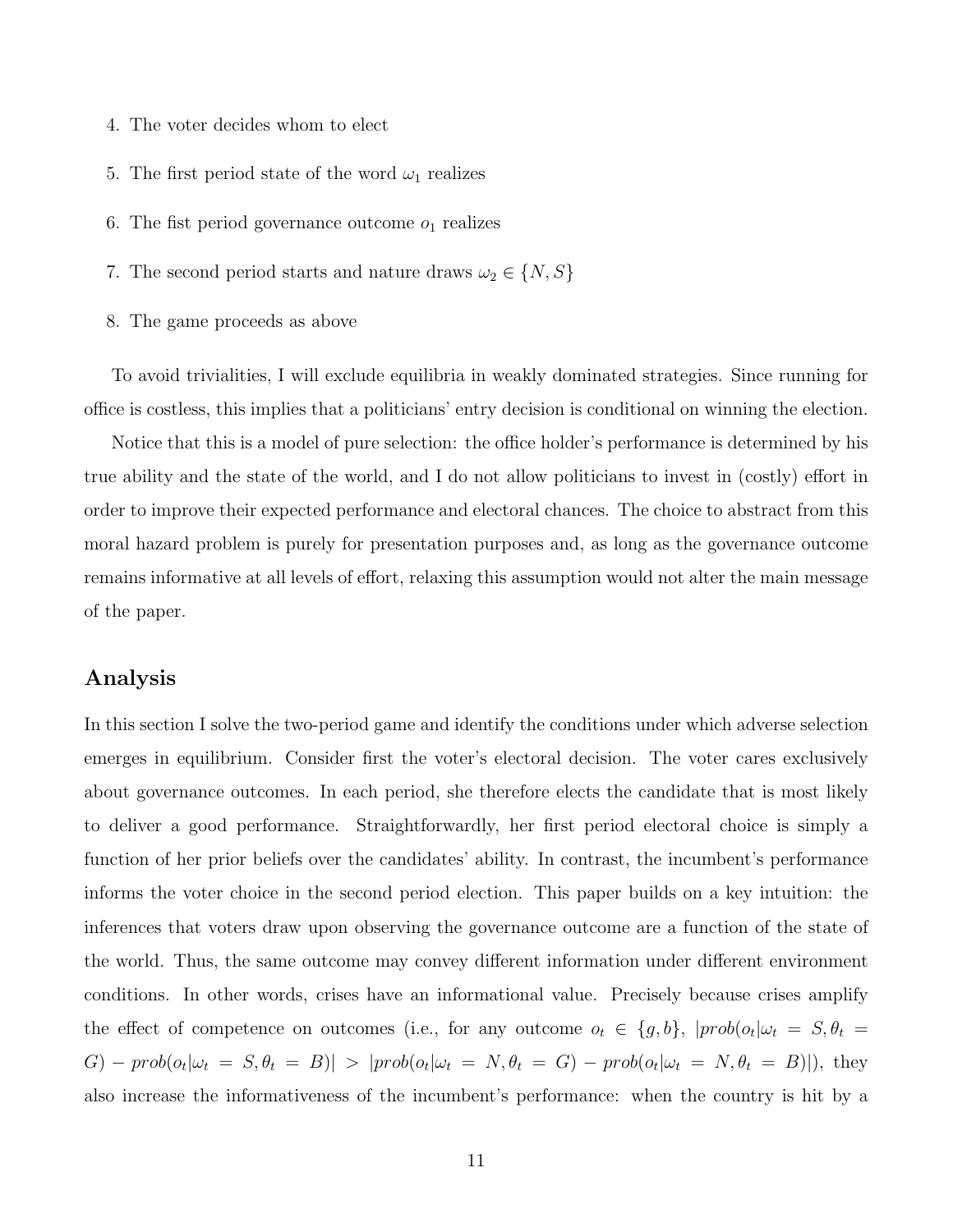negative shock, the voter is able to draw more precise inferences on the office holder's type. In particular, given the specific parametrization adopted here, both types are always able to deliver a good outcome under a normal state of the world, therefore the office holder's performance is completely uninformative. In contrast, an exogenous crisis provides the voter with a 'test' of the incumbent's political ability, and therefore an opportunity to learn. Denote as  $\mu_i(I_i, \omega_1, o_1)$  the posterior probability that politician i is a good type, given his incumbency status  $I_i \in \{I, \emptyset\}$ , the first period outcome and state of the world. Recall that  $q_i$  is the prior probability that politician i is a good type. The following Lemma holds:

**Lemma 1.** Suppose that  $\omega_1 = N$ . Then, the incumbent's performance reveals no information about his type, and the voter's posterior is always equal to her prior beliefs. Suppose instead that  $\omega_1 = S$ . Then, the voter always obtains new information: for all outcomes  $o_1 \in \{g, b\}$  and all politicians  $i \in \{C^1, C^2\}, \mu_i(I, S, o_1) \neq q_i.$ 

This implies that even if a shock is fully exogenous, it may influence the incumbent's electoral chances. Indeed, the voter's decision in the second period may be different under different states of the world, even fixing the governance outcome. In particular, both  $C^1$  and  $C^2$  would be ousted after producing a bad outcome and would be re-elected after producing a good outcome under a crisis.<sup>[3](#page-0-0)</sup> However, a good performance during normal times always guarantees  $C<sup>1</sup>$ 's survival, but is never enough for the ex-ante disadvantaged  $C^2$  to get re-elected.

With this in mind, let us now focus on the potential candidates' incentives. As highlighted above, the model considers a world in which potential candidates are career politicians, for whom the expected per-period value of holding office is always higher than the outside option  $(K + \gamma)$ [1 –  $prob(\omega_t = S|\chi_t) + prob(\omega_t = S|\chi_t)(q_i + (1 - q_i)\beta)] \ge K > 0$ . Further, recall that I assume running to be costless. Absent any future electoral considerations, it is therefore straightforward to verify that both viable candidates  $C^1$  and  $C^2$  always have a dominant strategy to run for office in the second period. Excluding equilibria in weakly dominated strategies, the following holds:

**Lemma 2.** In any equilibrium of the game, both viable candidates  $C^1$  and  $C^2$  choose to run for office in the second period.

<sup>&</sup>lt;sup>3</sup>To avoid trivialities, I assume that  $\mu_{C^2}(I, S, g) > q_1$ , where  $\mu_{C^2}(I_{C^2}, \omega_1, o_1)$  is the posterior probability that  $C^2$ is a good type, given his incumbency status  $I_{C^2} \in \{I, \emptyset\}$ , the first period outcome and state of the world.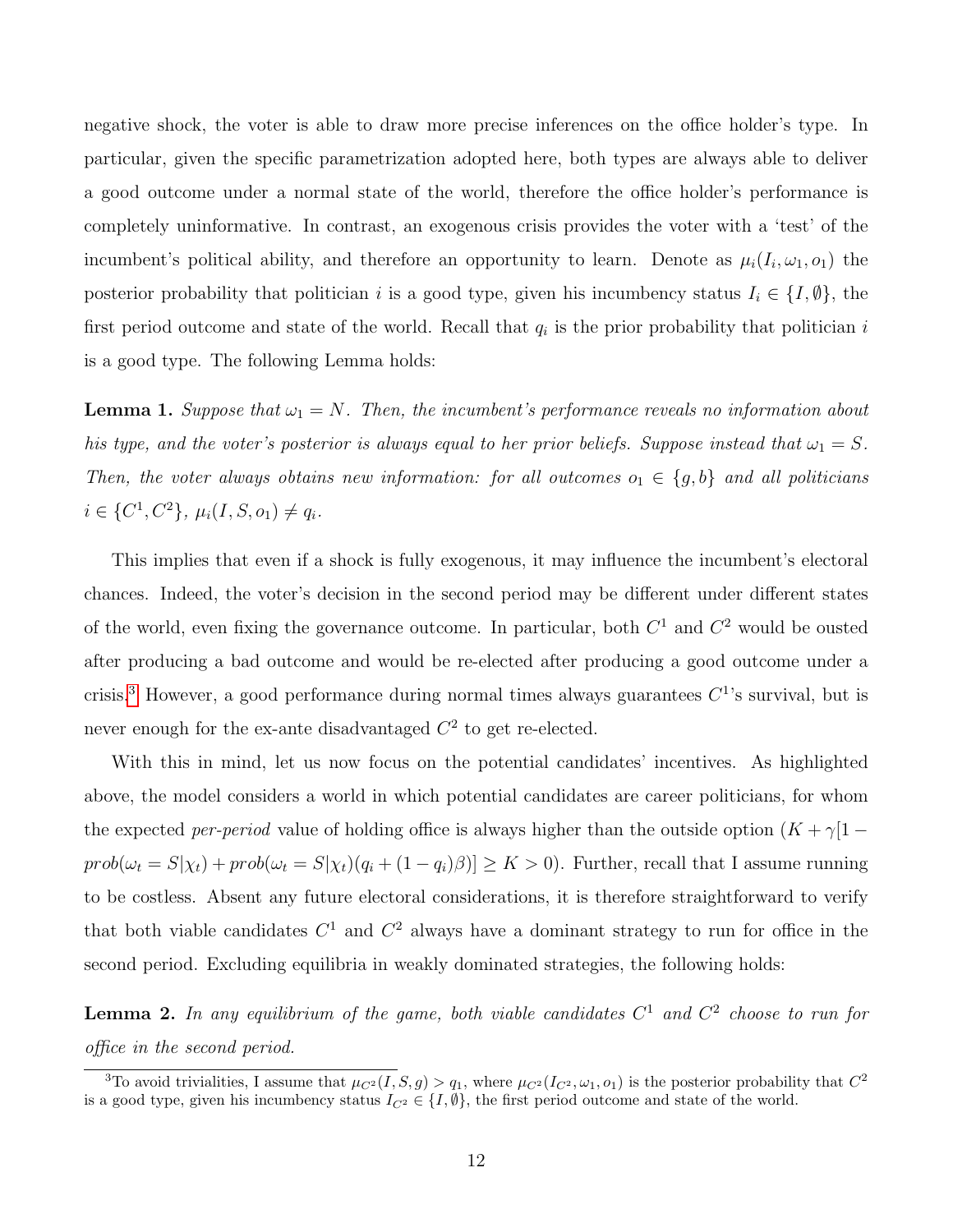Not so much in the first period. When choosing whether to run or stay out of the race, politicians consider both the expected value of holding office today and, given Lemma 1, how it influences the probability of being elected tomorrow (i.e., the endogenous opportunity cost of office). Both are a function of the state of the world. The per-period expected value of office is always lower in times of crisis  $(\omega_1 = S)$ , since a politician who turns out to be incompetent may be unable to deliver a good outcome and enjoy the associated legacy payoffs. Consider instead the opportunity cost of holding office in the first period. Under a normal state of the world  $(\omega_1 = N)$  the voter will obtain no new information upon observing the governance outcome (the voter's posterior on the incumbent's type is always equal to her prior). Therefore, holding office today does not influence the probability of being elected tomorrow. In contrast, if a crisis arises the incumbent's performance will reveal information about his true ability. The office holder then risks exposing himself as a bad type and losing the second period election.

Given the above reasoning, it follows straightforwardly that politicians have no reason to stay out of the race when  $\chi_1 = N$ . The public signal indicates that a crisis is unlikely to arise during the first term, more precisely that a crisis today is less likely than a crisis tomorrow (recall that, given the martingale property of beliefs, the expected posterior probability of a shock in the second period is always equal to the prior  $\bar{p}$ ). As such, the expected rents from holding office today are higher than the expected value of office in the future. Then, irrespective of the opportunity cost in terms of future electoral chances, both potential candidates always choose to enter the race when  $\chi_1 = N$ . Suppose instead that the public signal indicates that a crisis is likely to arise  $\chi_1 = S$ . Now, holding office in the future is, in expectation, more valuable. A potential candidate may therefore be worried that, if the crisis materializes, his performance in office would expose him as an incompetent type and hurt his electoral chances in the second period. Straightforwardly, this risk is higher the lower the probability of being a good type. This reasoning may lead us to conclude that positive selection emerges in equilibrium: the politician is most likely to be able to solve a crisis has the strongest incentives to run. Instead, the analysis shows that the opposite is true:

**Proposition 1.** In equilibrium, both  $C^1$  and  $C^2$  always run for office under  $\chi_1 = N$ .

Consider instead  $\chi_1 = S$ . Suppose that the following conditions are satisfied:

- (i) The public signal is sufficiently accurate  $(\psi > \psi)$
- (ii)  $C^2$  is sufficiently unlikely to be a good type  $(q_2 < \bar{q}_2)$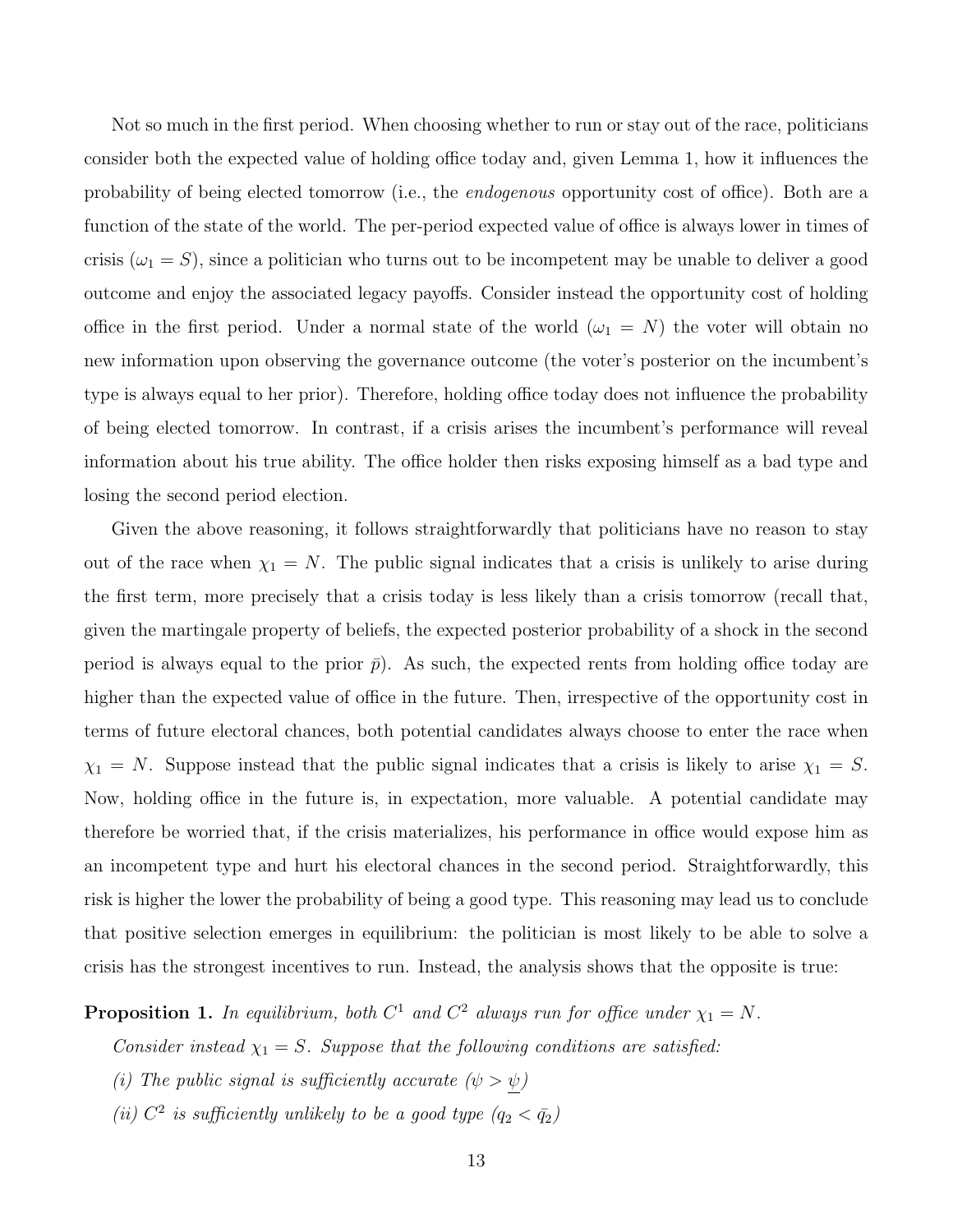(iii) A bad type is sufficiently unlikely to deliver a good outcome under a crisis ( $\beta < \bar{\beta}$ ) Then, there exists an interval  $[q_2, \bar{q}]$  such that when  $q_1 \in [q_2, \bar{q}]$ ,  $C^1$  chooses to stay out and Party 1 resorts to the reserve candidate  $R^1$ . Instead,  $C^2$  always chooses to enter the race.

Proposition 1 presents a very stark inefficiency result: in equilibrium, the voter gets the wrong candidates at the wrong time. The ex-ante disadvantaged  $C^2$ , which has the lowest expected quality, is always willing to run for office. Instead, it is the politician who is most likely to be competent that sometimes chooses to stay out of the race. To make matters even worse, he does so precisely when the voter would need him the most: the country is very likely to experience a crisis (the public signal is negative and sufficiently informative), competence really matters in times of crisis ( $\beta < \bar{\beta}$ ), and the alternative is really bad  $(q_2 < \bar{q}_2)$ .

To understand this result, let us focus first on the strategic incentives faced by the disadvantaged  $C^2$ . Straightforwardly,  $C^2$  would always lose the first period election if  $C^1$  chooses to enter the race. Since running is costless,  $C<sup>2</sup>$  is indifferent between entering the race and staying out. Suppose instead that  $C^1$  chooses to sit the first period election out. Now,  $C^2$  must consider how holding office today would influence the probability of being elected tomorrow. Perhaps counter intuitively, holding office during times of crisis would always improve  $C^2$ 's future electoral prospects, irrespective of how unlikely he is to be able to deliver a good governance outcome.  $C<sup>2</sup>$  will only win the second period election if the voter updates positively about his type, or negatively about  $C^1$ 's ability. If  $C<sup>1</sup>$  stays out of the race in the first period, the voter will obtain no new information about his competence. As such,  $C^2$  will always lose tomorrow's election if he chooses to stay home today. The only way to improve his future electoral prospects is to prove himself: prove able to deliver a good governance outcome even after being hit by a negative shock. In other words, the ex-ante disadvantaged politician never has anything to lose from holding office in times of crisis, since new information can only increase his future expected payoff. Running for office in the first period therefore always weakly increases both his immediate and future expected payoff. Thus, irrespective of how likely a crisis is to arise, and how unlikely he is to be able to solve it,  $C<sup>2</sup>$  always has incentives to gamble on his own success, and has a weakly dominant strategy to enter the race under both realizations of the public signal.[4](#page-0-0)

<sup>&</sup>lt;sup>4</sup>Notice that the same holds for the reserve candidates  $R^1$  and  $R^2$ , who are therefore always willing to represent their respective party in the general election.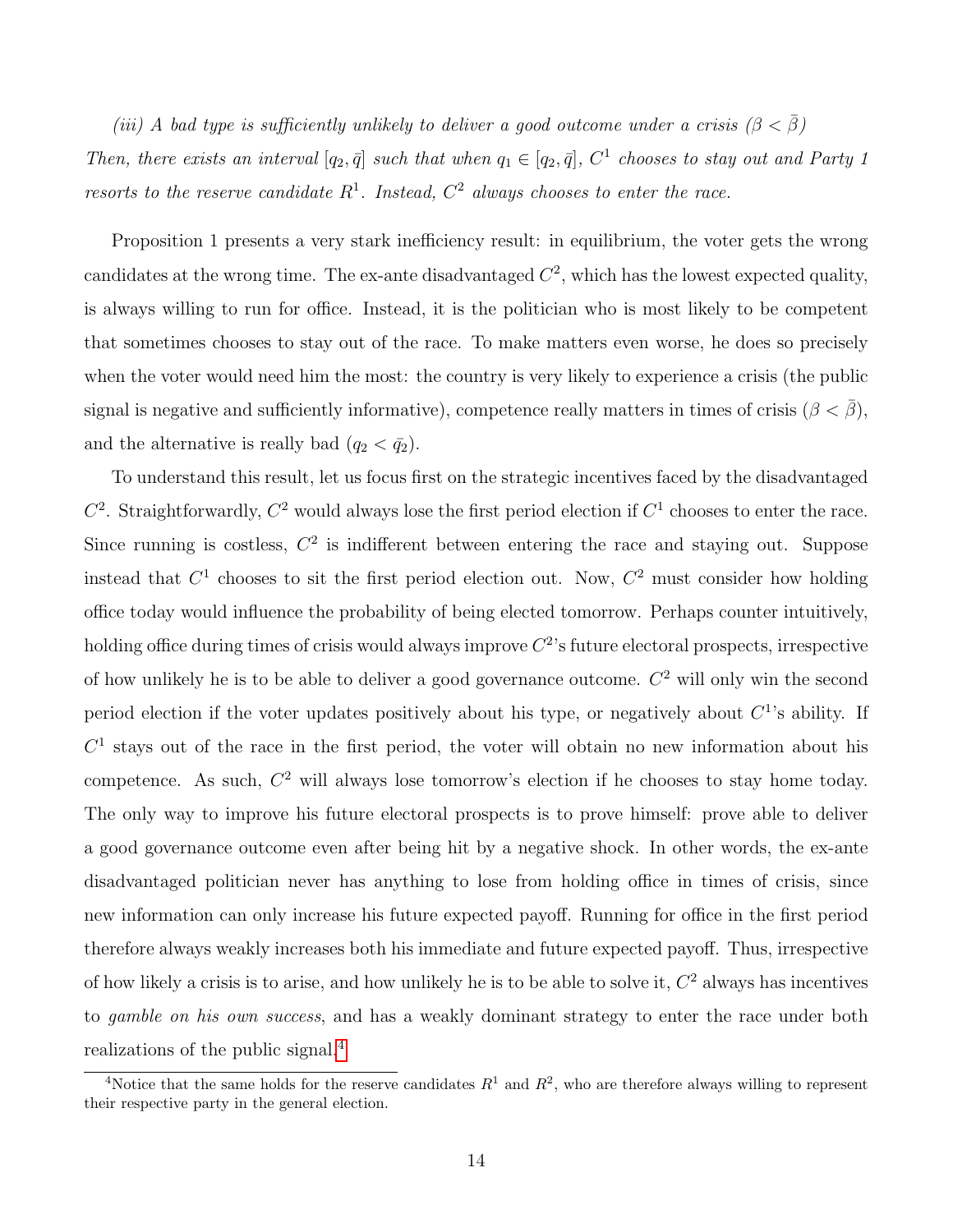The ex-ante advantaged  $C<sup>1</sup>$  faces very different incentives. He is more likely to be able to solve a crisis if it arises, and deliver a good governance outcome. He therefore has a higher expected payoff from holding office today, and a higher likelihood of being re-elected tomorrow. However,  $C<sup>1</sup>$ also has a valuable electoral advantage that he does not want to waste. Because of this advantage, information can only hurt his future electoral performance: if the voter learns nothing new,  $C<sup>1</sup>$ always wins for sure in the second period. As a consequence, he would want to prevent the voter from learning about his true ability so as to maximize his future electoral chances. In other words,  $C<sup>1</sup>$  experiences *fear of failure*: he has incentives to avoid a gamble, even if it is likely to succeed. Therefore, when the public signal indicates that a crisis is likely to arise in the first period,  $C<sup>1</sup>$  faces a trade-off. If he chooses to stay out of the race, his immediate payoff decreases as he foregoes the rents from holding office today. However, if he chooses to run, he risks exposing himself as a low type and therefore wasting his electoral capital and losing tomorrow, when holding office is in expectation more valuable. The problem that he faces is that there is no safe strategy. If he chooses to run, he gambles on his own success. That is, on the probability of being able to deliver a good performance even under a crisis. If he chooses not to run, he gambles on his opponents failure. That is, on the probability that if a crisis arises  $C<sup>2</sup>$  will not be able to solve it and win re-election in the second period.  $C^1$ 's equilibrium choice will therefore depend on the expected value of holding office today versus tomorrow, and on the relative riskiness of the two gambles. The equilibrium conditions are intuitive. When a crisis is very likely,  $C^2$  is unlikely to reveal himself as a good type, and  $C<sup>1</sup>$  is not sufficiently confident in his own ability, he chooses to stay out of the race so as to preserve his electoral capital for the future.

In concluding this section it is important to emphasize that the nature of the inefficiency documented in Proposition 1 is very different from analogous results presented in the literature. Extant works highlight the difficulty of attracting good politicians if office rents are too low to compensate for their outside option in the private market. In other words, adverse selection emerges due to weak electoral incentives. Here, the opposite is true. In this model, running is costless and holding office is always more valuable than the outside option. The inefficiency documented above emerges precisely as a perverse consequence of electoral accountability. The problem that the voter faces is that she can never credibly commit to ignoring valuable information that may be revealed about the incumbent. Precisely because competence matters the most in times of crisis, this is also when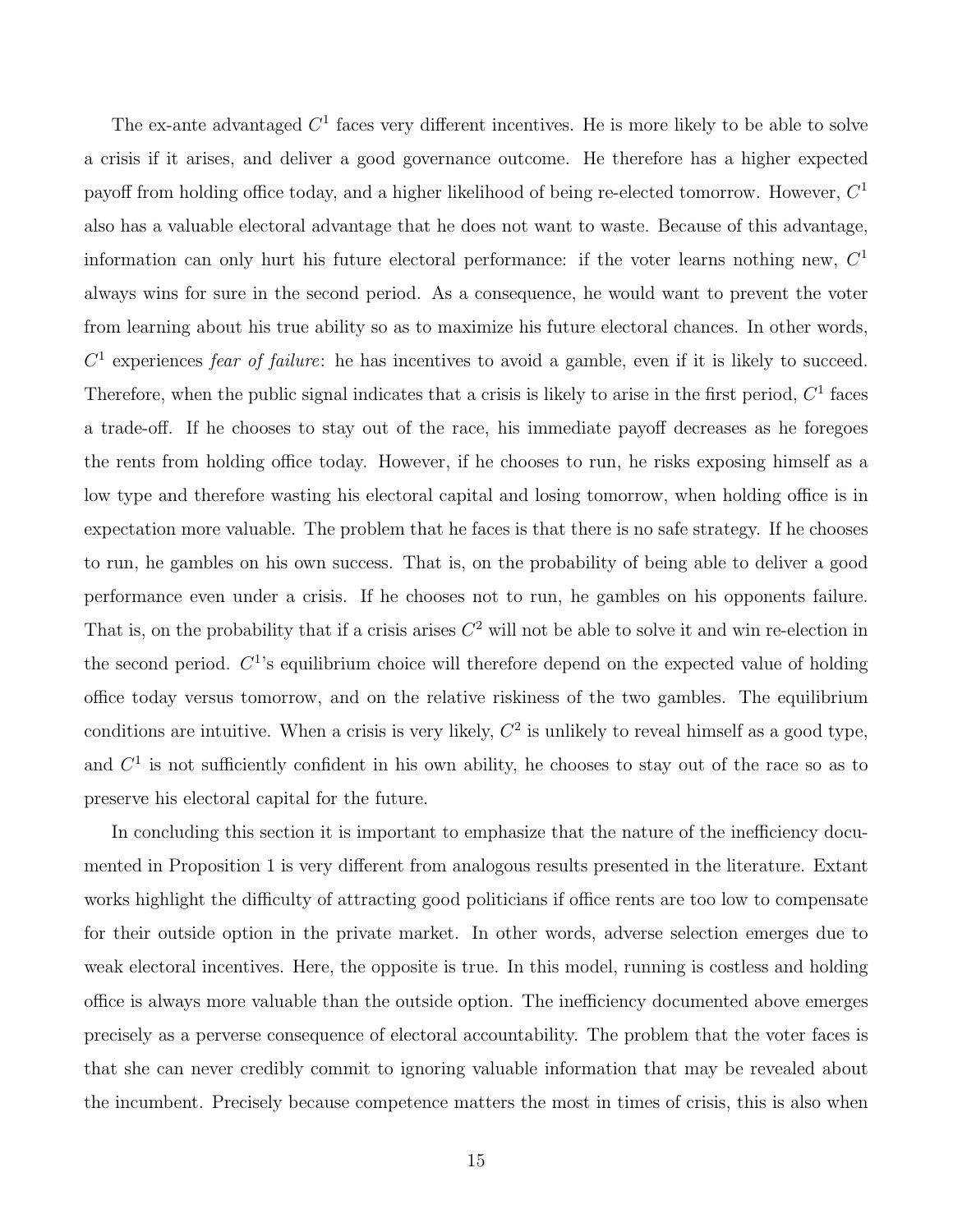governance outcomes are most informative. The politician who is most likely to survive a crisis is also the one who has the most to lose, and is therefore unwilling to take the risk. As such, these results speak to an open debate in the literature: is voter competence is actually good for voters? Scholars have argued that a rational and more informed electorate may paradoxically induce office holders to exert less effort, or adopt worse policies (see Ashworth et al. 2014). This paper suggests that the problem may run even deeper: voters' inability to commit to ignoring information about the incumbent's performance may prevent them from attracting competent politicians to office in the first place.

#### Discussion and Robustness

For the purpose of simplifying the presentation and thus focusing on the key intuition underlying the results, the model analysed here considers a stylized environment with a binary state of the world and governance outcome, and imposes parameter values such that outcomes are only informative during periods of crisis. These are very stark assumptions, but are not necessary for the emergence of the inefficiency documented above. As highlighted by the discussion in the previous section, the key property of the model that underpins the results is that crises amplify the impact of the office holder's type *and*, at the same time, the informativeness of his performance.

Ashworth et al. (2017) show that this property (i.e., governance outcomes are most informative precisely when competence matters the most) holds more generally, even under a less stylized information environment. The authors look at a world in which, similarly to the model presented here, governance outcomes are the output of a production function that depends on the incumbent's type and two shocks: the observable disaster (i.e., the state of the world) and an unobservable idiosyncratic shock. Since they focus purely on the relationship between disasters and information, they do not allow for endogenous candidate entry. Indeed, in their model politicians are dummies, that do not take any strategic action. However, their results are extremely relevant for the purposes of this paper. In fact, their key finding is to show that irrespective of the specific functional form assumptions<sup>[5](#page-0-0)</sup> 'governance outcomes are more informative (resp. less informative) following larger disasters, if disasters amplify (resp. mute) the effect of type' (2017, p. 12). In other words, exactly as in the stylized setting considered here, outcomes are most informative when competence matters

<sup>&</sup>lt;sup>5</sup>They only impose a strict monotonic likelihood ratio property for the distribution of the idiosyncratic shocks.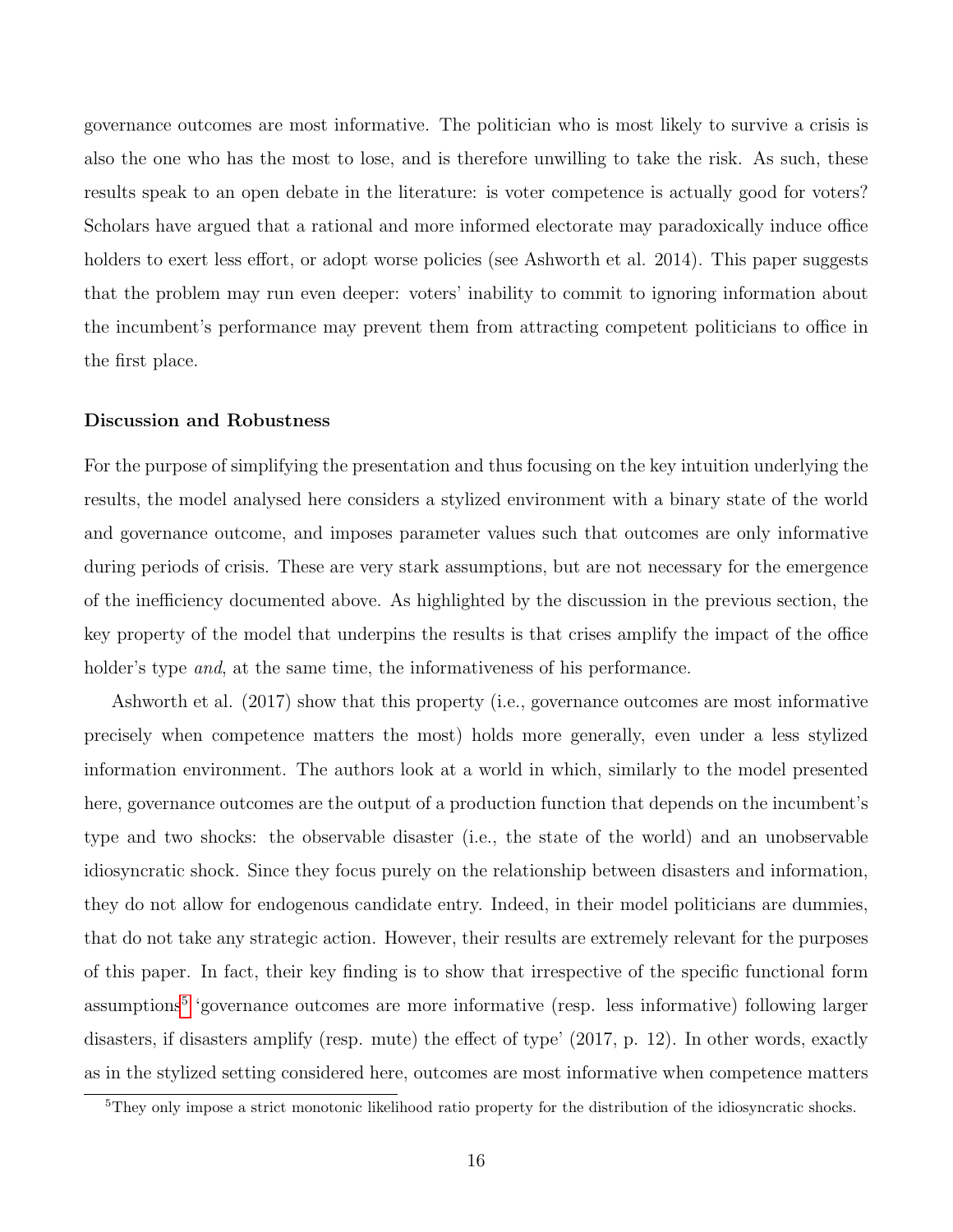the most. This allows us to conclude that the key inefficiency highlighted in Proposition 1 holds beyond the specific assumptions adopted here with respect to the information environment.

A second assumption imposed in the model is that governance outcomes influence a politician's payoff only when in office. Intuitively, relaxing this assumption will mitigate the adverse selection documented above. However, as I show below, the inefficiency is never eliminated altogether. In the following paragraphs I introduce several variants of the baseline model and informally discuss the results' robustness. All the formal proofs are in Appendix B.

There are several ways in which the office holder's poor performance may negatively affect the other potential candidates' payoffs. First, we may argue that governance outcomes directly influence politicians' utility even when they are out of office. Suppose then that politicians, just like the voter, suffer a cost  $-\lambda$  whenever a bad governance outcome is produced. Denote  $\mathbb{I}_q$  a binary indicator taking value 1 when  $o_t = g$ , and 0 otherwise. A politician's per period payoff is then  $R + \mathbb{I}_g \gamma - (1 - \mathbb{I}_g) \lambda$  when in office, and  $-(1 - \mathbb{I}_g) \lambda$  otherwise. As in the baseline model, all politicians are always willing to run under  $\chi_1 = N$ . Similarly,  $C^2$  has no reason to stay out of the race in times of crisis, since holding office always can only increase both his expected payoff today and his electoral chances tomorrow. Consider now the problem that the ex-ante advantaged  $C<sup>1</sup>$ faces. Straightforwardly, his incentives to run are higher than in the baseline model. If he chooses to stay out of the race, and free-ride on his opponent, he increases the risk of incurring the cost of of a poor governance outcome. We may be tempted to conclude that, for a sufficiently large  $\lambda$ ,  $C^1$ would always be willing to run when  $C^2$  is very likely to be a bad type. Instead, as in the baseline model, the opposite is true. The qualitative results are in fact exactly as indicated in Proposition 1:  $C<sup>1</sup>$  chooses to stay out of the race precisely when his opponent is very likely to fail (i.e.,  $q_2$ ) and  $\beta$  sufficiently low).  $C^1$  is willing to increase the risk of suffering the cost  $\lambda$  today, in order to maximise the probability of getting to office tomorrow, when a good performance is easier to deliver. Crucially, this holds for any value of  $\lambda$ . The other comparative statics go in the expected direction: as  $\lambda$  increases,  $C^1$  is more likely to enter the race (in the sense of set inclusion).

Alternatively, just like in the baseline model, we may argue that politicians only care about their own performance in office. Nonetheless, governance outcomes may indirectly influence a politician's expected payoff, irrespective of his incumbency status. For example, a bad outcome in the first period may increase the probability of a crisis arising (again) in the second. To account for this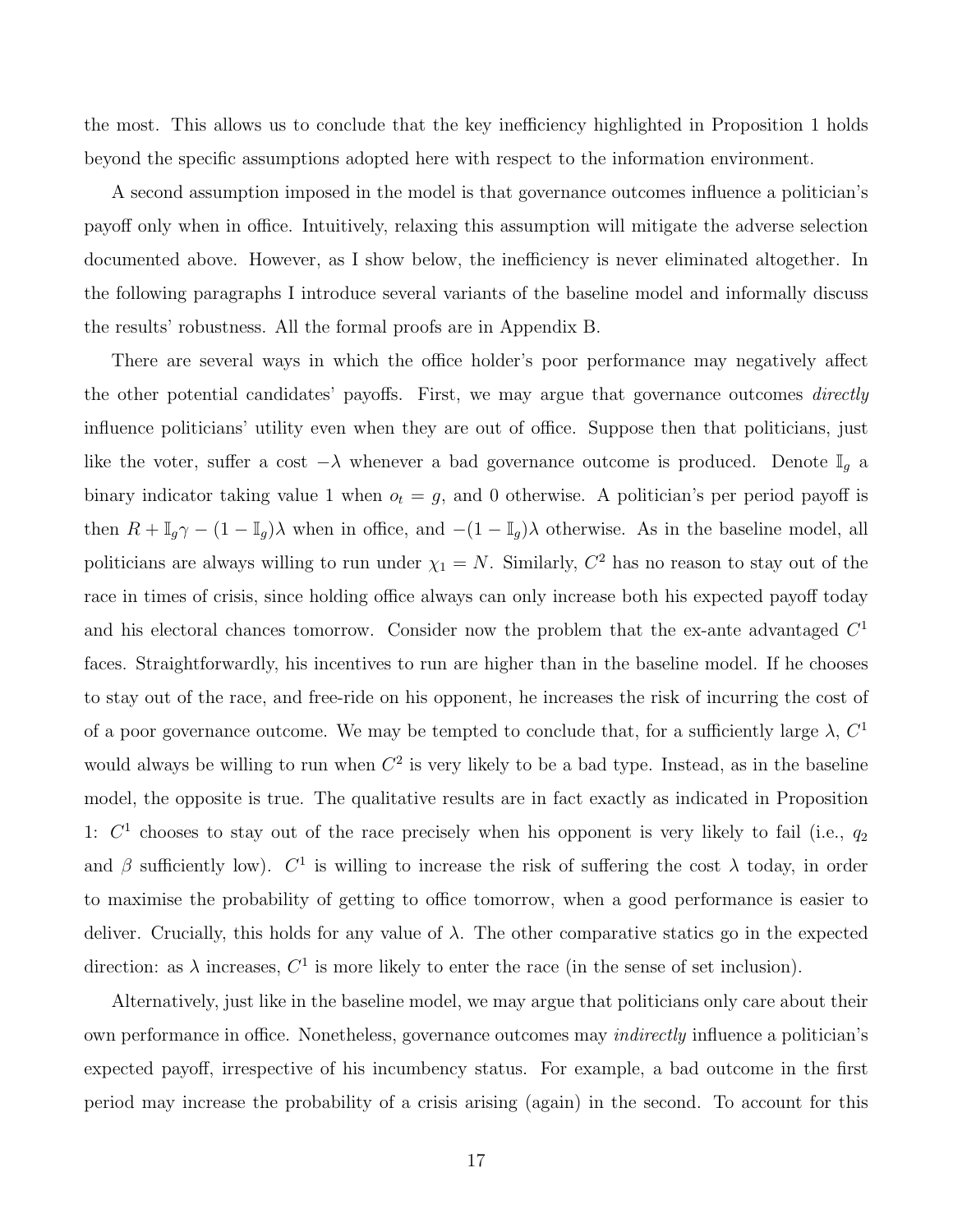possibility, assume that  $prob(\omega_2 = S | o_1 = g) = \bar{p}$  and  $prob(\omega_2 = S | o_1 = b) = \alpha \bar{p}$ , where  $\alpha \in (1, \frac{1}{\bar{n}})$  $\frac{1}{\bar{p}}).$ As above, free-riding now comes with a cost for  $C<sup>1</sup>$ : a bad outcome today decreases the expected value of holding office tomorrow. This tends to increase  $C^1$ 's incentives to run, but does not alter the conclusions from the baseline model:  $C<sup>1</sup>$  chooses to stay out of the race precisely when his opponent is most likely to deliver a poor performance. Importantly, this holds even if a bad outcome in the first period pushes the probability of a future crisis arbitrarily close to one (i.e.,  $\alpha$  is arbitrarily close to  $\frac{1}{p}$ ). A similar reasoning applies if we assume that crises are always exogenous (i.e., the probability that  $\omega_2 = S$  is not a function of  $o_1$ ), but a bad governance outcome decreases the country's future resiliency  $(\beta)$ . In other words, the first-period office holder's poor performance reduces the probability that the country would survive a future shock if an incompetent type is in power. [6](#page-0-0)

Finally, the baseline model assumes that the office holder always obtains the same payoff from a good performance, irrespective of the state of the world. However, we could argue that producing a good governance outcome under a crisis should yield a higher legacy payoff than performing well during normal times. Suppose then that the office holder's legacy payoff is  $\nu(\omega_t)\gamma$ , where  $\nu(N) = 1$ and  $\nu(S) > 1$ . Straightforwardly, for a sufficiently large  $\nu(S)$ ,  $C^1$ 's expected overall payoff from entering the race in the first period is increasing in the probability of a crisis. Perhaps more surprisingly, the likelihood that he chooses to run (in the sense of set inclusion) never is. Recall that  $C<sup>1</sup>$  is always guaranteed re-election if he gets to office during normal times. Irrespective of how large is the legacy payoff from solving a crisis, increasing the probability of a shock can therefore only reduce the likelihood that  $C<sup>1</sup>$  stands for office in the first period. Thus, the assumption that office holders would obtain a larger legacy payoff in times of crisis alleviates the inefficiency documented above, but does not alter the quality of the results: the more the voter needs a competent politician in office, the less likely she is to get one.

This section has highlighted that the crucial inefficiency identified in Proposition 1 can be more or less severe, but it is unlikely that any democracy may be immune from it. Indeed, this inefficiency seems to lie at the very core of the accountability relationship between voters and politicians.

<sup>&</sup>lt;sup>6</sup>Formally,  $prob(o_2 = g | \omega_2 = S, \theta_I = B, o_1 = g) = \beta$  and  $prob(o_2 = g | \omega_2 = S, \theta_I = B, o_1 = b) = \delta \beta$ , where  $\delta \in [0,1]$ .  $\theta_I$  denotes the type of the second period office holder.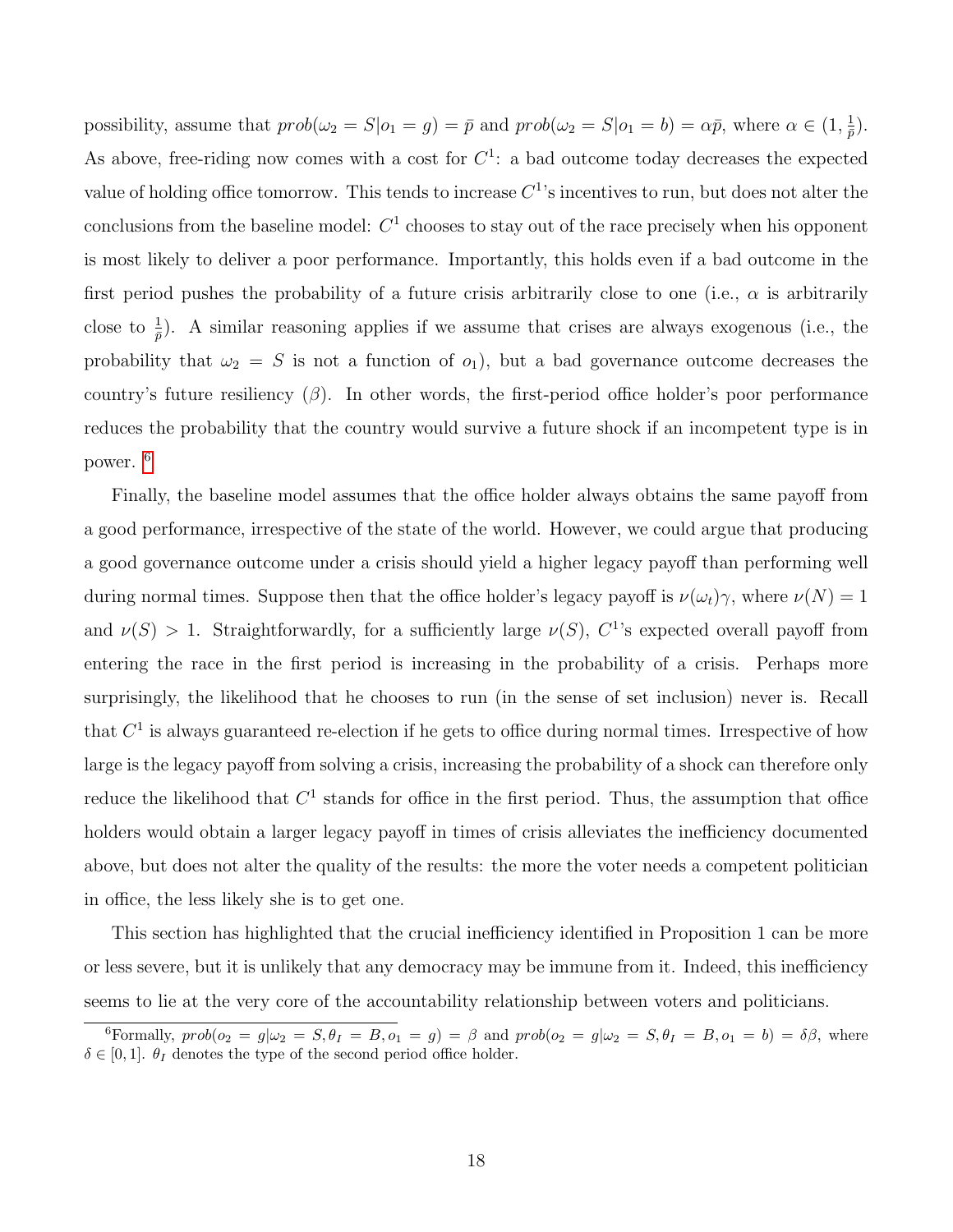### The Electoral Effect of Incumbency

The results in Proposition 1 indicate that exogenous crises influence the pool of candidates that are willing to run in equilibrium. In the baseline model, I consider an open seat election. However, if we think about an incumbent running for another term, a question emerges naturally: do exogenous shocks influence the incumbent's electoral chances? In particular, is the electoral effect of incumbency different under different states of the world? In this model, incumbents do not enjoy an exogenous advantage (or disadvantage) in terms of resources or name recognition. In what follows I will also fix the priors on the candidates' ability, so that there is no impact of incumbency status on voters' perception of political competence. I therefore focus exclusively on whether endogenous candidate entry generates an electoral effect of incumbency, and how this changes from times of crisis to periods of business as usual.

To analyse this question, suppose that  $C<sup>2</sup>$  is the incumbent office holder at the beginning of the game (so that  $q_2$  is the posterior probability that he is a good type, given the prior and his performance at t=0). Further, suppose that office holders face a term limit of two. Therefore, if  $C^2$ is re-elected in the first period, he cannot run again in the second.[7](#page-0-0) The replacement (potential) candidate for Party 2 is then drawn in the second period from a pool with a proportion  $q_r$  of good types.

To understand the electoral impact of incumbency, I compare the probability that  $C<sup>2</sup>$  wins the first period election in the baseline model (i.e., when the election is open seat) with his first period electoral performance under incumbency status. This is essentially equivalent to comparing  $C^1$ 's incentives to run in the first period in the two cases. In order to generate continuous probabilities, I assume that  $q_1$  is drawn at the beginning of the game from a uniform distribution on  $[q_2, \mu_{C^2}(I, C, g)]$ (recall that I assume  $q_1 < \mu_{C^2}(I, S, g)$ ).

The results show that no effect of incumbency emerges when the players observe a public signal indicating normal times. In contrast, depending on the expected quality of Party 2's replacement candidate, either an incumbency advantage or a disadvantage arises when  $\chi_1 = S$ . Additionally, irrespective of whether the effect of incumbency is positive or negative, it is always increasing in the signal's accuracy:

<sup>&</sup>lt;sup>7</sup>If no term limits are imposed, the politicians' incentives are exactly as in the baseline model, and incumbency status never has any effect on electoral performance.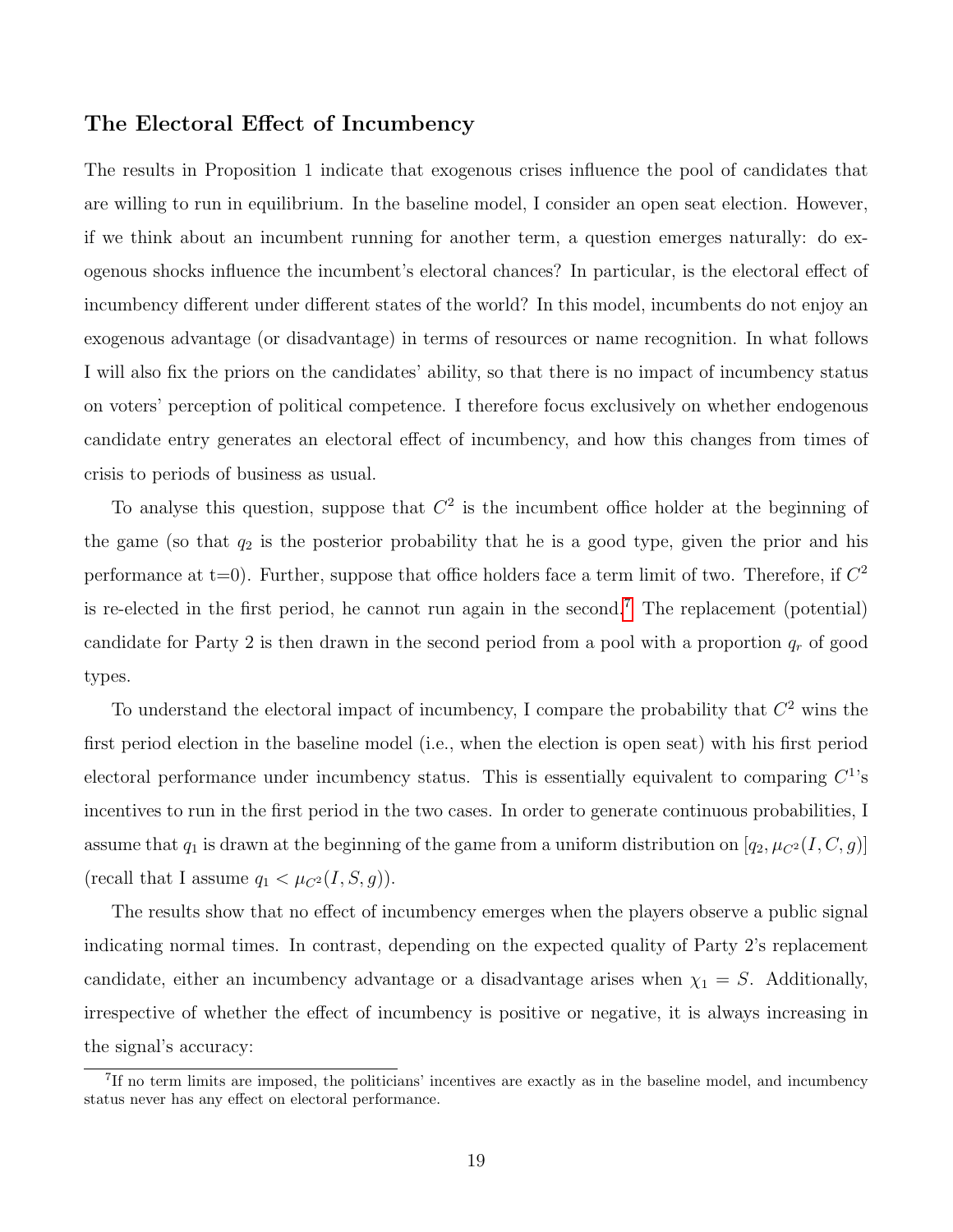**Proposition 2.** Incumbency status has no effect on  $C^2$ 's electoral chances under  $\chi_1 = N$ . Suppose instead that  $\chi_1 = S$ . Then,  $C^2$  experiences an incumbency disadvantage whenever  $q_r > q_1$ , and an advantage whenever  $q_r < q_1$ . In both cases, the effect of incumbency is increasing in the signal's  $accuracy \psi$ .

The first result is straightforward. Irrespective of whether the election is an open seat one,  $C<sup>1</sup>$ is always willing to run for office under  $\chi_1 = N$ . Therefore,  $C^2$  always loses the first period election with probability 1, and incumbency status has no effect on his electoral performance. Suppose instead that a negative signal  $\chi_1 = S$  is observed at the beginning of the first period, indicating a crisis is likely to arise. First, let  $q_r > q_1$ . In this case,  $C^1$  has no electoral capital to preserve for future elections. Indeed, in order to win the second period election he needs the voter to update positively about his type. Thus,  $C<sup>1</sup>$  has no reason to stay out of the race, and will always choose to run in equilibrium. This, in turn, generates an incumbency disadvantage:  $C<sup>2</sup>$  wins with strictly positive probability in the open seat election, but loses for sure when he runs as the incumbent office holder. This disadvantage increases in the signal's accuracy, since  $C<sup>1</sup>$ 's incentives to run in the open seat election (conditional on  $\chi_1 = S$ ) are weaker the higher the probability of a crisis arising.

Suppose instead that  $q_r < q_1$ :  $C^1$  always wins the second period election if the voter receives no new information about his type. Here, incumbency status has a positive effect on  $C^2$ 's electoral performance. To understand this result, consider the incentives  $C<sup>1</sup>$  faces in the open seat election. When he chooses not to run for office,  $C<sup>1</sup>$  gambles on his opponent's failure. Thus, he must take into account the risk that a crisis arises, and  $C^2$  is actually able to solve it. Conversely, when  $C^1$ must decide whether to run against a term limited incumbent, he does not need to worry about the office holder's expected performance. Indeed, if  $C<sup>1</sup>$  stays out of the race today, he always wins tomorrow's election.  $C^1$ 's incentives to run are stronger in the open seat election, and  $C^2$ experiences an incumbency advantage. Notice that the source of this incumbency advantage is exactly the reverse of the 'scare off' effect typically discussed in the literature (Cox ane Katz 1996, Levitt and Wolfram 1997).  $C^1$  is more likely (in the sense of set inclusion) to stay out of the race precisely because he has nothing to fear from the (term limited) incumbent.

An analogous reasoning explains why this incumbency advantage is increasing in the signal's accuracy  $\psi$ . As  $\psi$  increases, so does the posterior probability that a crisis will occur in the first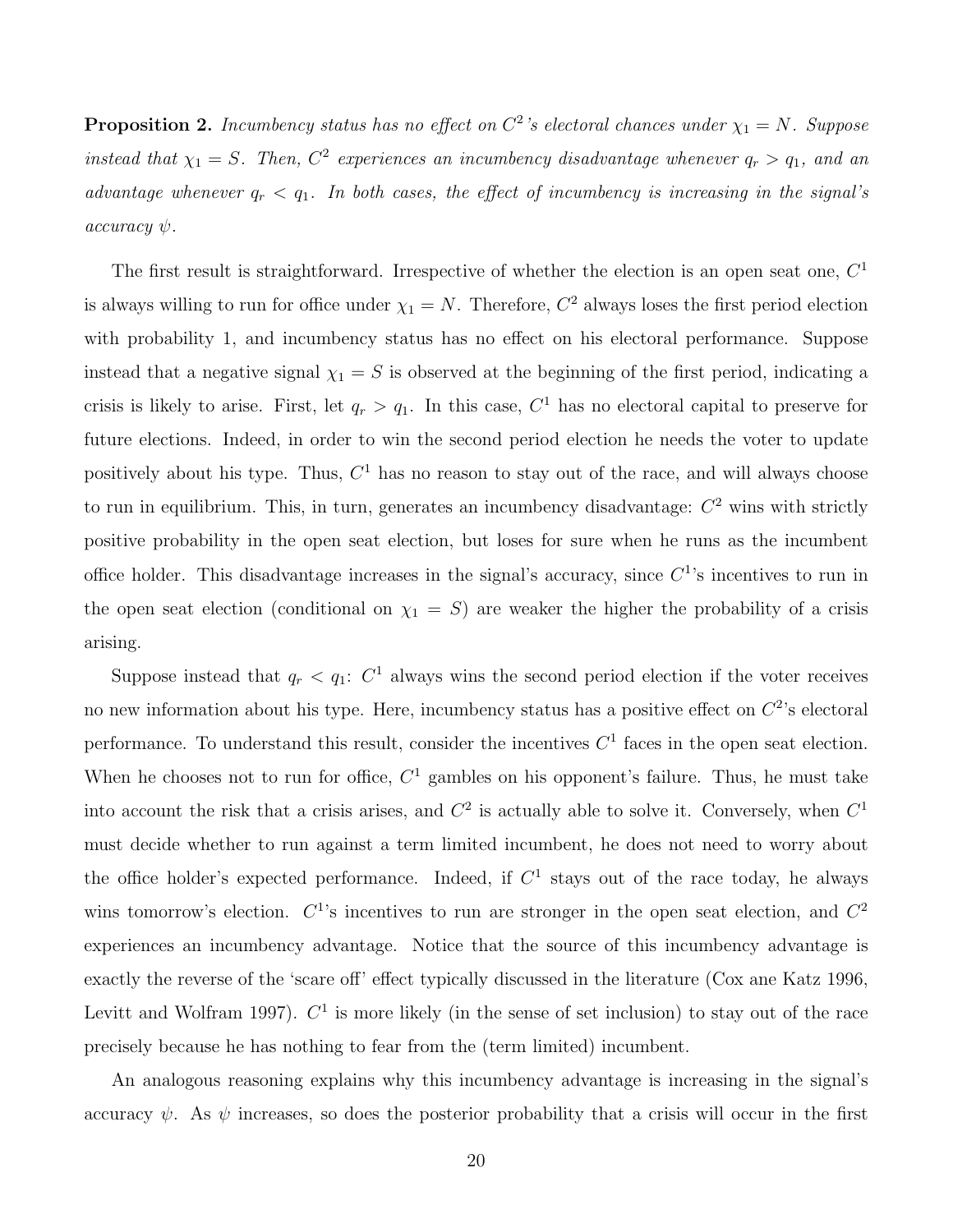period. As a crisis becomes more likely, both  $C^1$ 's expected payoff from holding office today and his probability of being re-elected tomorrow decrease. Thus, a increase in  $\psi$  always has a direct negative effect on  $C^1$ 's incentives to run. However, in the open seat election an indirect effect also emerges. Recall that  $C^2$  would be re-elected only upon producing a good governance outcome under a crisis. Thus, as  $\psi$  increases, staying out of the race becomes a riskier gamble for  $C^1$ . The direct effect dominates, therefore his incentives to run are always decreasing in  $\psi$ . However, due to the indirect effect the decrease is at a slower rate in the open seat election. As a consequence,  $C^2$ 's incumbency advantage is increasing in the probability of a negative shock.

### Isolating the Information Channel

In the baseline model exogenous shocks influence politicians' expected utility from office via two channels: legacy (i.e., the expected value of holding office today, which here is assumed to be always lower in times of crisis) and information (i.e., the informativeness of the governance outcome, which in turn influences politician's future electoral chances). When we assume that politicians only live for two electoral cycles, both channels are necessary to generate the inefficiency documented in Proposition 1: if  $\gamma = 0$  all potential candidates always choose to run for office in equilibrium. Since the value of holding office is the same in both periods, a politician would in fact never give up office today in order to increase his electoral chances tomorrow. Suppose instead that we allow players to consider a longer time horizon. Would adverse selection emerge in equilibrium even if we assume that  $\omega$  influences politicians' expected utility only via the information channel (i.e.,  $\gamma = 0$ )?

In what follows, I introduce an amended version of the model, in which politicians live for more than two periods, and the value from holding office is not a function of their performance (i.e., they are motivated solely by the material rents from office). I will show that, if politicians are sufficiently patient, the adverse selection documented in the baseline model continues to emerge in equilibrium.

#### The Infinite Horizon Model

Consider a game that lasts for infinitely many periods,  $t \in \{1, 2, ..., \infty\}$ . At the beginning of the game each party  $P \in \{1,2\}$  randomly draws a potential candidate from the pool of its members, containing a proportion  $q_P$  of good types. Let  $q_1 > q_2$ . In each period, each potential candidate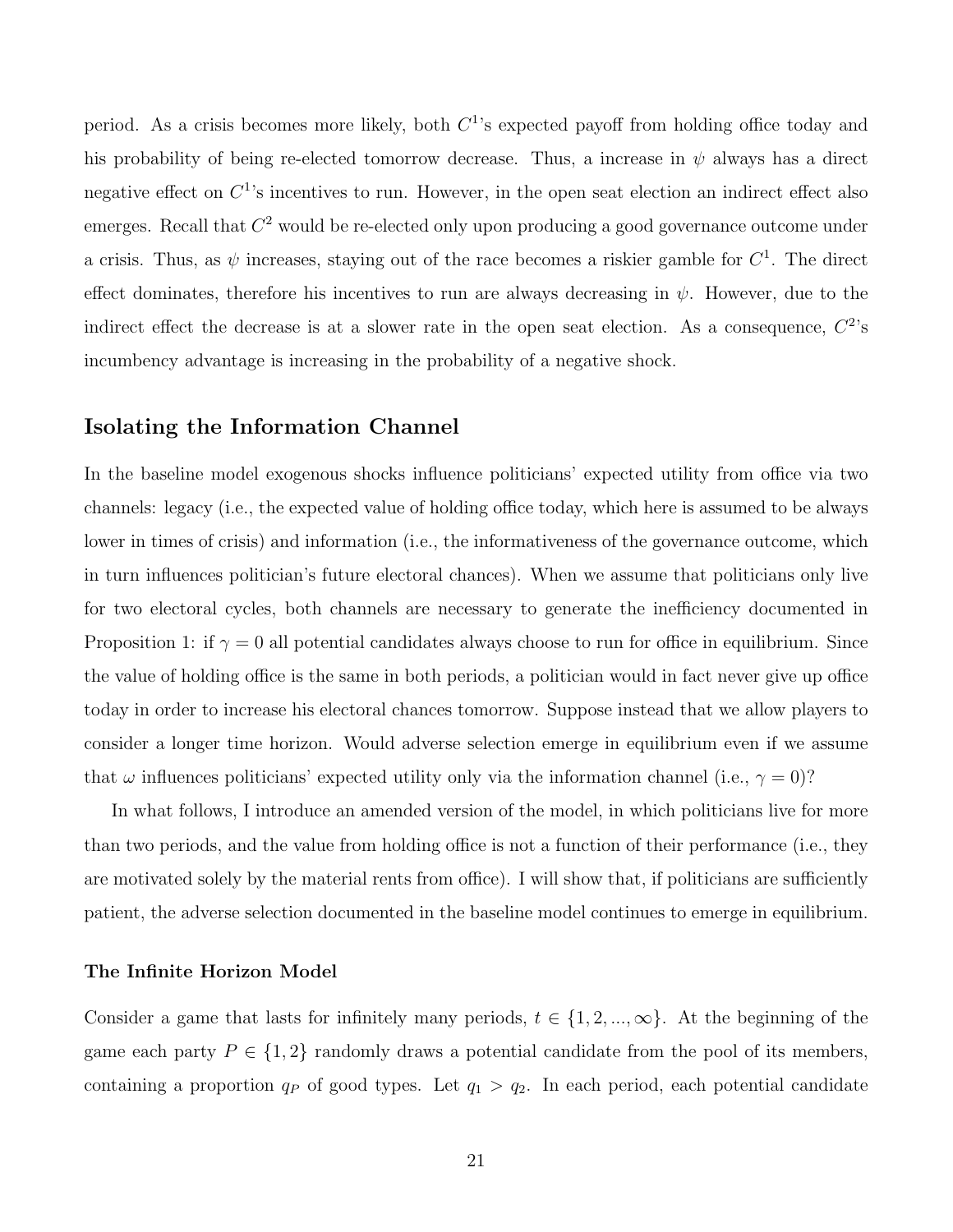decides whether to run for office or not. The voter then makes her electoral decision. Office holders are subject to a two-terms limit. When an incumbent leaves office — whether because he hits the term limit, decides to stand down, or is outvoted — he cannot re-enter the pool of candidates. His party then draws a replacement (potential) candidate from the same pool. Notice that all politicians belonging to the same party are ex-ante identical.<sup>[8](#page-0-0)</sup> This allows me to consider, in the equilibrium analysis, a generic potential candidate from Party 1 and a generic potential candidate from Party 2. As in the baseline model, when party  $P$  is unable to field a viable candidate it resorts to the reserve candidate  $R^P$ , that is known to be a bad type with certainty.

In each period the country experiences either a normal situation or a crisis,  $\omega_t \in \{S, N\}$ . Players share common prior beliefs that  $prob(\omega_t = S) = \bar{p}$ , with  $\omega_t$  i.i.d. in each period. At the beginning of each period players observe public signal  $\chi \in \{S, N\}$ . For purposes of simplicity, I will assume that  $prob(\chi_t = S | \omega_t = S) = prob(\chi_t = N | \omega_t = N) = 1 - \epsilon$ , where  $\epsilon$  takes an arbitrarily small value. In other words, the signal is (almost) perfectly informative. Notice that  $\epsilon$  is assumed to be strictly larger than 0 to ensure that the voter is never indifferent between candidates of different expected quality. The production function for the governance outcomes is exactly as in the baseline model.

Politicians care exclusively about the material rents from office  $K > 0$ , and discount future payoffs by a common factor  $\delta \in (0,1)$ . A politician's payoff when out of office is normalized to 0. The voter cares about governance outcomes, and I assume that she fully discounts the future (i.e., she maximises per-period payoff). This ensures that, in each period, the candidate who is most likely to be competent wins the election irrespective of incumbency status. This is not necessarily true in equilibrium with a forward looking voter. When choosing between a term limited incumbent and a challenger that is less likely to be competent but can run again in the following period, a forward looking voter would under some conditions elect the challenger. This is because the term limit would otherwise prevent her from efficiently using all the available information when making her electoral decision in the next period.

Finally, as in the two-period version, I assume that  $\mu_{t,2}(I, S, g) > q_1$ , where  $\mu_{t,2}(I, \omega_{t-1}, o_{t-1})$  is the posterior probability that an incumbent from Party 2 is a good type given the previous period state of the world and governance outcome.

<sup>&</sup>lt;sup>8</sup>There is a slight technical difficulty associated with the fact that the pool depletes over time. To bypass this problem, I assume that whenever a party draws a new potential candidate, another politician with the same true type is born into the pool.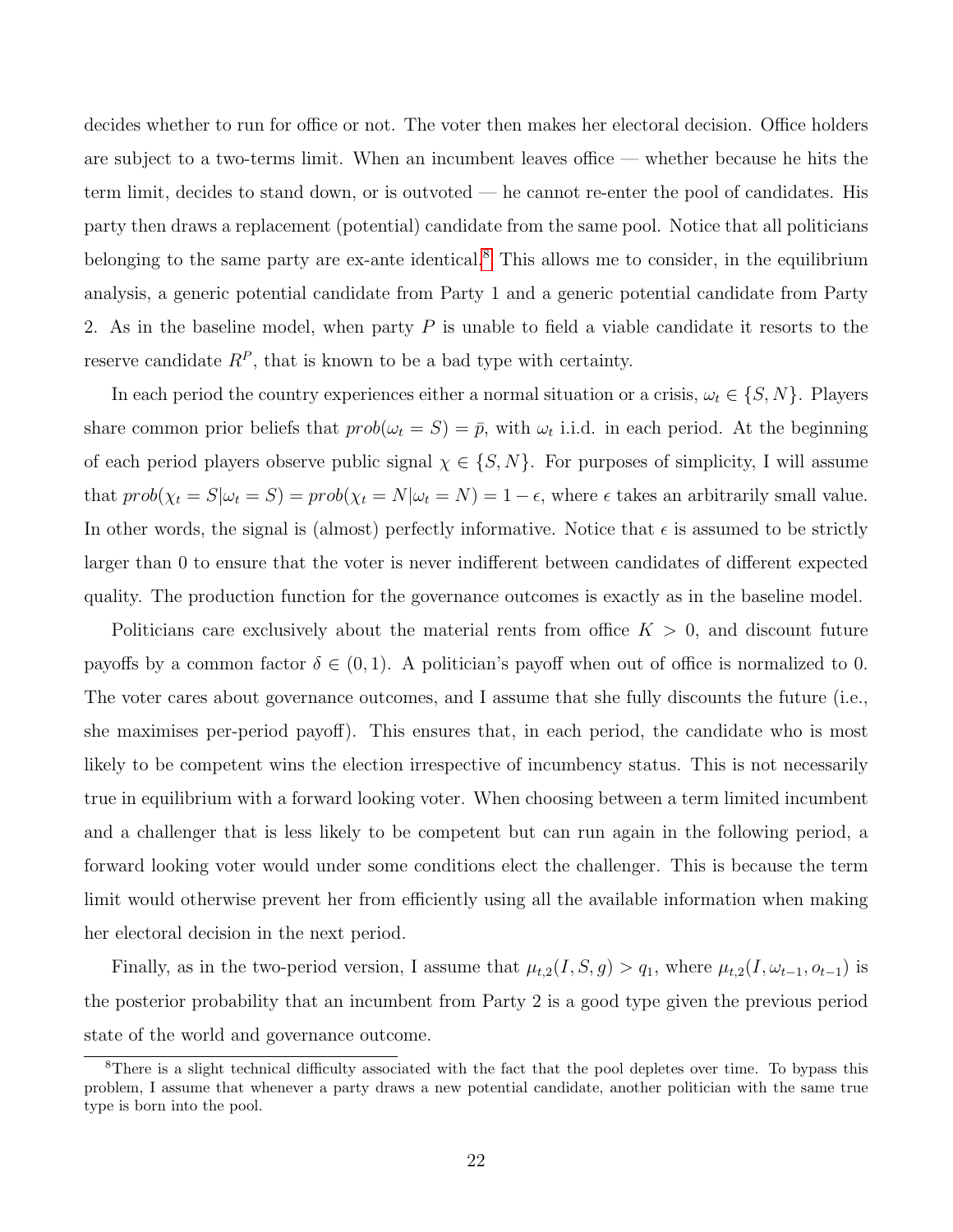#### Analysis

The aim of this section is to verify that, under some conditions, the adverse selection documented in Proposition 1 emerges in equilibrium.<sup>[9](#page-0-0)</sup> In this model, the problem that politicians face is to choose the right time to enter the electoral arena, so as to maximize the chances of remaining in office for two consecutive period. As such, (given  $\delta < 1$ ) they may face a trade off between getting to office today, and waiting for a better time in order to maximize their re-election chances. [10](#page-0-0)

Consider first a randomly drawn potential candidate from Party 1. This politician is ex-ante more likely be competent than any randomly drawn challenger from the other party. As such, he is always guaranteed re-election for a second term if he gets to office during normal times, when no new information is generated about his type. His incentives are therefore exactly as in the baseline model. He is always willing to run under  $\omega_t = N$ , but may decide to stay out of the race during periods of crisis in order to preserve his electoral capital and maximise the probability of getting to office when re-election is more likely. Straightforwardly, the higher the probability of being competent  $q_1$ , the stronger the incentives to run irrespective of the state of the world.

Interestingly, the opposite holds for a potential candidate from Party 2. As in the baseline model, this politician has incentives to gamble on his own success. Irrespective of how likely he is to fail, he is therefore always willing to run during times of crisis. Perhaps more surprisingly, if he is sufficiently likely to be a good type, a potential candidate from Party 2 may instead want to stay out of the race under normal times. Recall that governance outcomes are uninformative under  $\omega_t = N$ . Therefore, an incumbent from Party 2 would only be re-elected if his potential challenger decides to sit the election out. Conversely, a negative shock potentially allows the exante disadvantaged incumbent to prove himself, thereby increasing the probability that he wins re-election even if the challenger decides to run. As such, politicians from Party 2 maximise the probability of being elected for two consecutive terms if they get to office during challenging times. This, in turn, generates incentives to stay out of the race during normal ones.<sup>[11](#page-0-0)</sup> Interestingly, as mentioned above, these incentives are stronger the higher the probability of being competent. When  $q_2$  is high, a randomly drawn politician from Party 2 that gets elected during challenging times is

<sup>&</sup>lt;sup>9</sup>In future iterations of the paper I will complete the analysis by characterising the Markov perfect equilibria of the infinite horizon game for all parameter values.

 $10$ Recall that the two-term limit implies that all incumbents will always run for re-election.

 $11$ Recall that I assume that when an incumbent is ousted he can never re-enter the pool of candidates.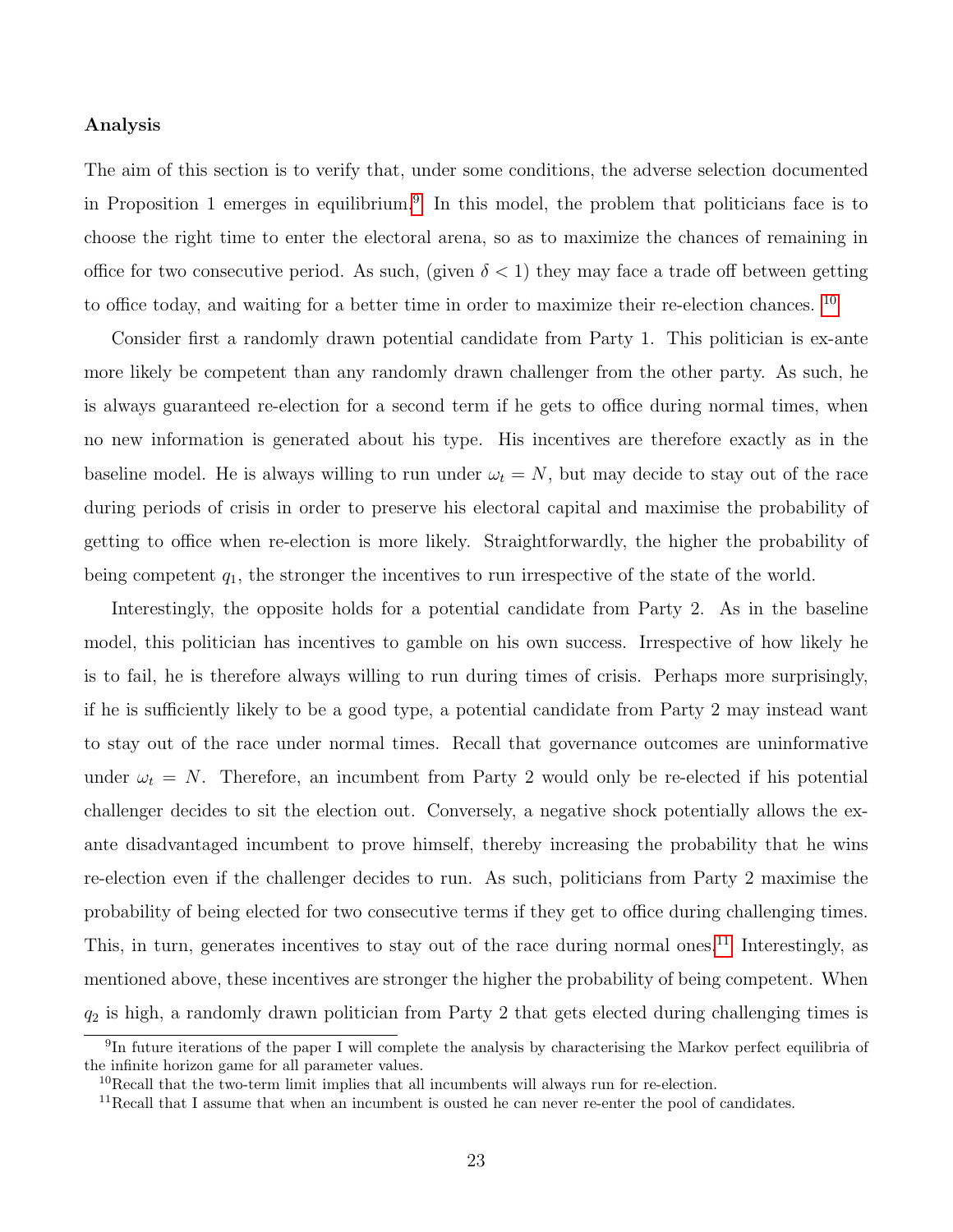very likely to survive to a second term. The opportunity cost of getting to office during normal times is too high, and the politician would rather wait for a period of crisis.

The above discussion highlights that the incentives that arise in this model are similar to those emerging in the baseline. The next proposition establishes that the equilibrium results are as well:

**Proposition 3.** There exist unique  $\widehat{q}_2$ ,  $\widehat{\beta}$ , and  $\widehat{\delta}$  such that, if

- (i) A randomly drawn potential candidate from Party 2 is sufficiently likely to be a bad type  $0 \leq q_2 < \hat{q}_2$ (ii) The probability that a bad type delivers a good outcome under a crisis is sufficiently low  $0 \leq \beta < \widehat{\beta}$
- (iii) The politicians' discount factor is sufficiently high

 $\widehat{\delta} < \delta < 1$ 

then, the game has an equilibrium in which any potential candidate drawn from Party 2 runs under both states of the world, whereas viable candidates drawn from Party 1 only run during normal times. During periods of crisis, Party 1 resorts to the reserve candidate  $R<sup>1</sup>$ .

Notice that the qualitative conditions are in line with those in Proposition  $1<sup>12</sup>$  $1<sup>12</sup>$  $1<sup>12</sup>$  However, in contrast with the results of the baseline model, adverse selection can emerge in equilibrium for any value of  $q_1$ . For a sufficiently high discount factor, potential candidates from Party 1 choose to stay out of the race in times of crisis even if the probability of being competent is arbitrarily close to 1.

Proposition 3 shows that the adverse selection effect documented in the baseline model continues to emerge, even if we impose that exogenous shocks influence politicians' expected payoff from holding office solely via the information channel. This is especially relevant in light of the results in Ashworth et al. (2017). As discussed in the robustness section, the authors in fact show that governance outcomes are always more informative during periods in which the effect of competence is amplified. In other words, outcomes are more informative following a crisis whenever crises amplify the effect of type. Instead, if competence matters more during normal times, this is when the incumbent's performance reveals the most information. Given Proposition 3, this implies that the key inefficiency documented in this paper holds irrespective of whether we assume that competence

 $12$ It is important to highlight that, following from the discussion above, conditions (i) and (ii) are necessary both to ensure that politicians from Party 1 choose to stay out under  $\omega_t = S$  and that politicians from Party 2 are willing to run under  $\omega_t = N$ .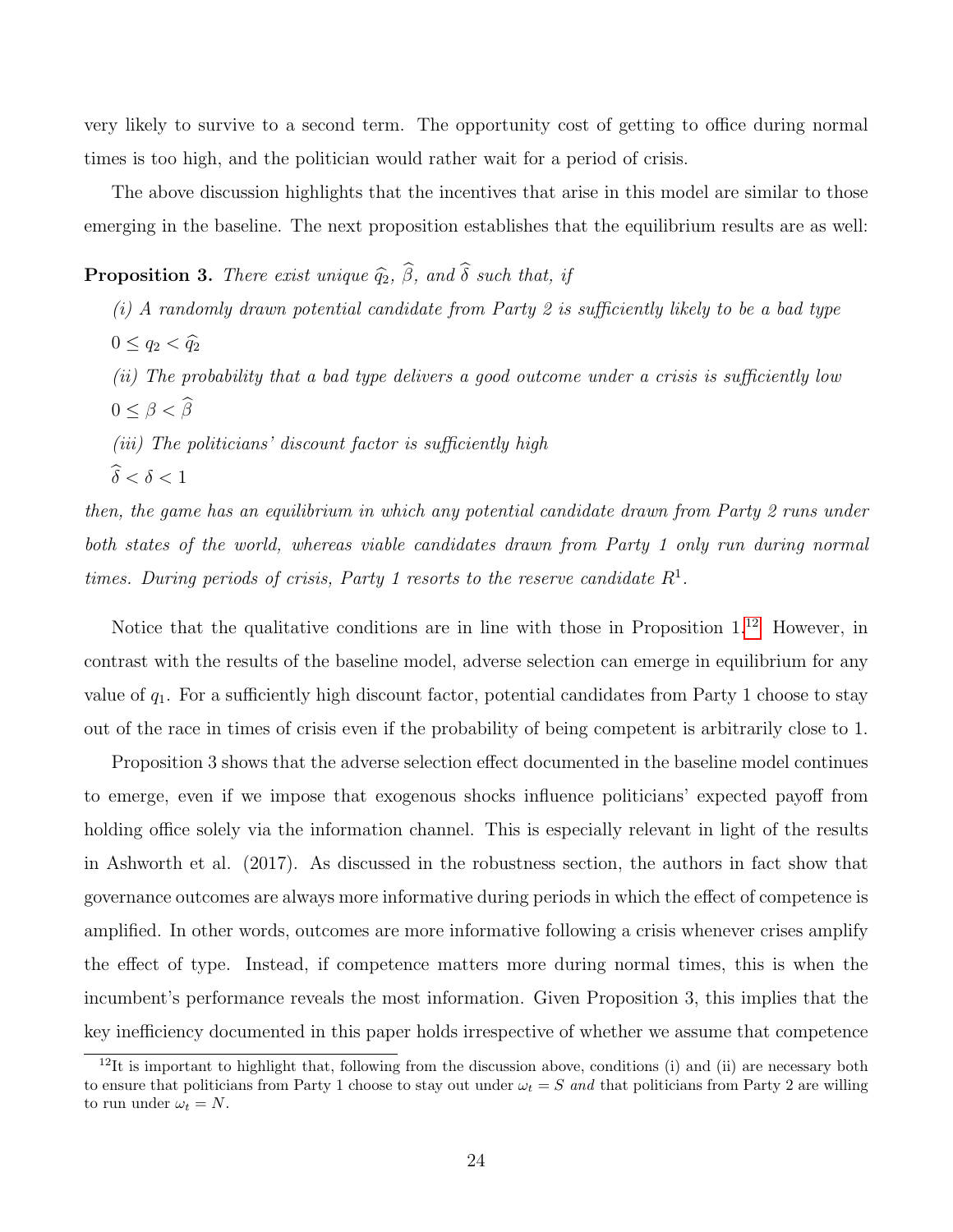is needed most in times of crisis or during periods of 'business as usual'. If crises mute the effect of the office holder's type rather than amplifying it, then the voter benefits the most from a competent politician during normal times. However, this is also when outcomes are most informative. As a consequence, the politician who is most likely to be competent experiences fear of failure and has incentives to stay out of the race, running for office only during periods of crisis. Again, the voter gets the wrong candidates at the wrong time.

### Conclusion

Do the right candidates choose to run at the right time? I have addressed this question by analyzing a model of repeated elections, in which potential candidates are career politicians that differ in the probability of being a competent type. The key feature of the model is that, in each period, the country faces either a normal situation or a crisis. A crisis amplifies both the importance of the office holder's competence, and the informativeness of governance outcomes. I have shown that, in a world with these features, electoral accountability may have the perverse consequence of discouraging good candidates from running precisely when the voter needs them the most. The politician who is most likely to be competent has the most to lose from information. As a consequence, if a crisis is likely, he experiences fear of failure: under some conditions, he chooses to stay out of the race so as to preserve his electoral capital for the future.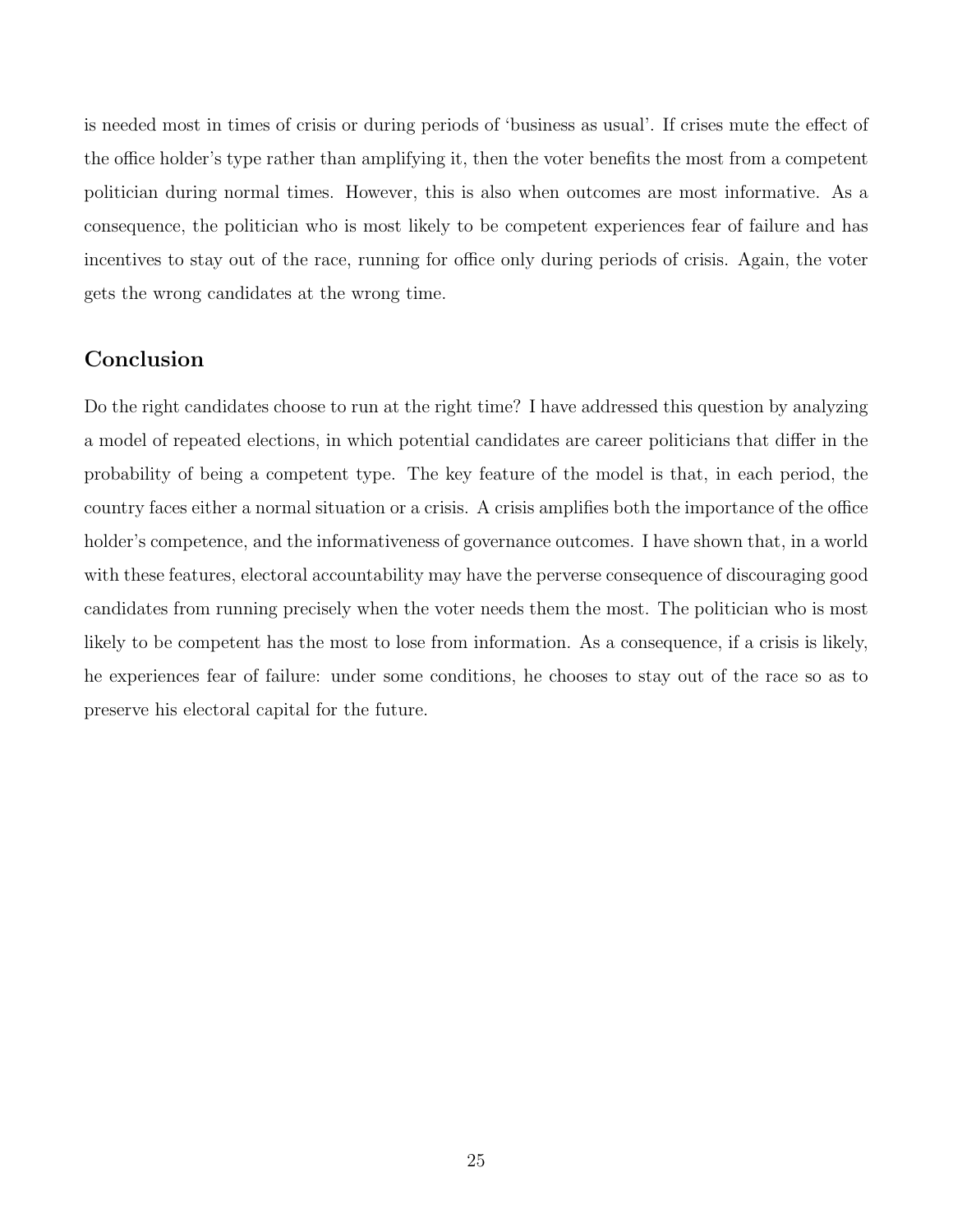# References

Ashworth, Scott, and Ethan Bueno De Mesquita. 2014. "Is voter competence good for voters?: Information, rationality, and democratic performance." American Political Science Review 108(3): 565-587.

Ashworth, Scott, Ethan Bueno de Mesquita, and Amanda Friedenberg. 2017. "Accountability and information in elections." American Economic Journal: Microeconomics 9(2): 95-138.

Ashworth, Scott, Ethan Bueno de Mesquita, and Amanda Friedenberg. 2018. "Learning about voter rationality." American Journal of Political Science 62(1): 37-54.

Besley, Timothy. 2005. "Political selection." Journal of Economic perspectives 19(3): 43-60.

Besley, Timothy, and Stephen Coate. 1997. "An economic model of representative democracy." The Quarterly Journal of Economics 112(1): 85-114.

Besley, Timothy, Jose G. Montalvo, and Marta ReynalQuerol. 2011. "Do educated leaders matter?." The Economic Journal 121(554): F205-227.

Brollo, Fernanda, Tommaso Nannicini, Roberto Perotti and Guido Tabellini. 2013. "The political resource curse." American Economic Review. 103(5): 1759-96.

Callander, Steven. 2008. "Political motivations." The Review of Economic Studies 75(3): 671-697.

Caselli, Francesco, and Massimo Morelli. 2004. "Bad politicians." Journal of Public Economics 88(3): 759-782.

Cox, Gary W and Jonathan N. Katz. 1996. "Why Did the Incumbency Advantage in US House Elections Grow?" American Journal of Political Science 40(2):478497.

Dal B, Ernesto, Pedro Dal B, and Rafael Di Tella. 2006. "Plata o Plomo?: Bribe and Punishment in a Theory of Political Influence." American Political Science Review 100(1): 41-53.

Dewan, Torun, and Rafael Hortala-Vallve. 2017. "Electoral competition, control and learning." British Journal of Political Science. 1-17.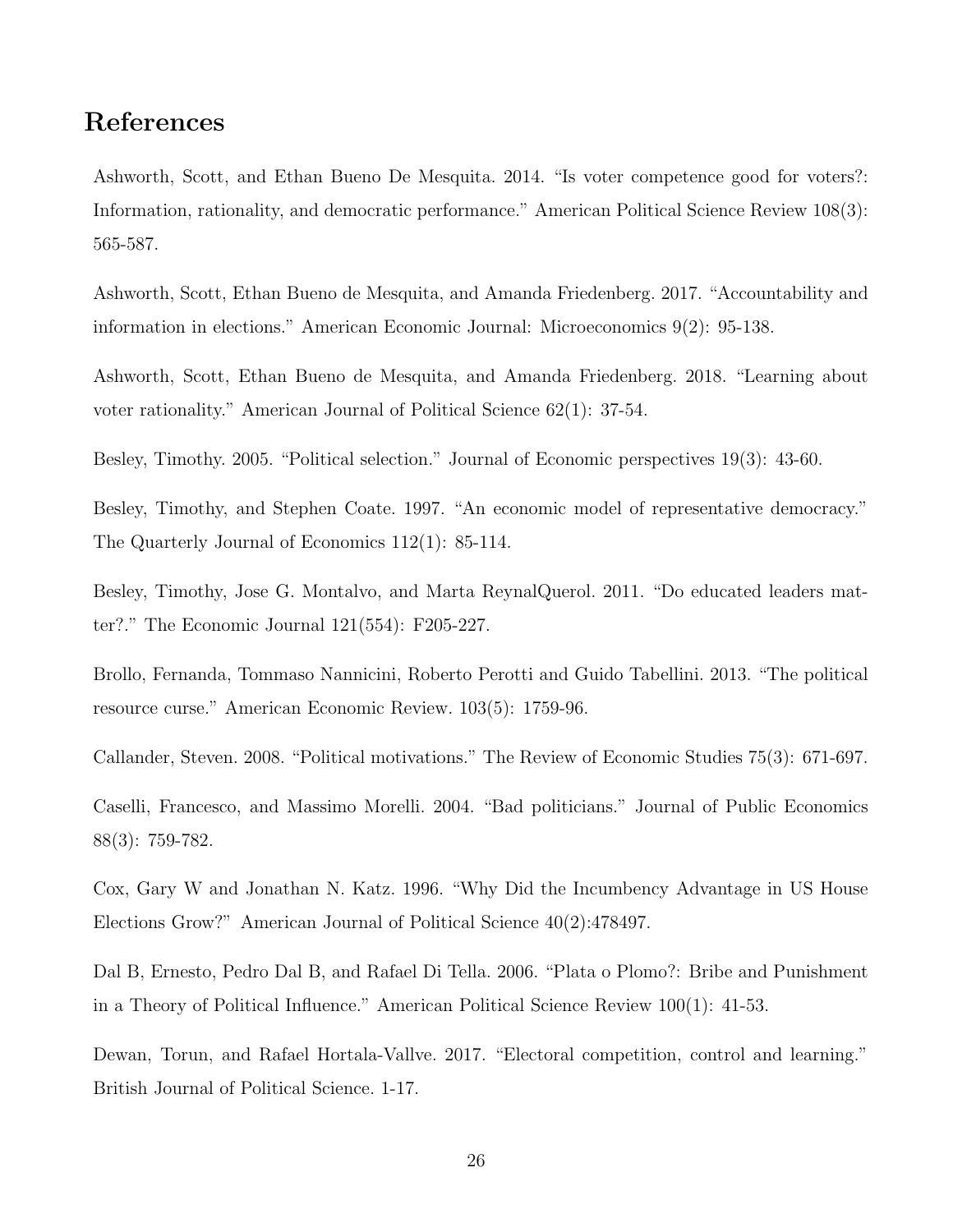Fedele, Alessandro, and Paolo Naticchioni. 2016. "Moonlighting politicians: motivation matters!." German Economic Review 17(2): 127-156.

Jones, Benjamin F., and Benjamin A. Olken. 2005. "Do leaders matter? National leadership and growth since World War II." The Quarterly Journal of Economics 120(3): 835-864.

Levitt, Steven D. and Catherine D. Wolfram. 1997. "Decomposing the Sources of Incumbency Advantage in the US House" Legislative Studies Quarterly 22(1):4560.

Mattozzi, Andrea, and Antonio Merlo. 2008. "Political careers or career politicians?." Journal of Public Economics 92(3): 597-608.

Messner, Matthias, and Mattias K. Polborn. 2004."Paying politicians." Journal of Public Economics 88(12): 2423-2445.

Osborne, Martin J., and Al Slivinski. 1996."A model of political competition with citizencandidates." The Quarterly Journal of Economics 111(1): 65-96.

Strulovici, Bruno. 2009. "Learning while voting: Determinants of collective experimentation." Econometrica 78(3): 933-971.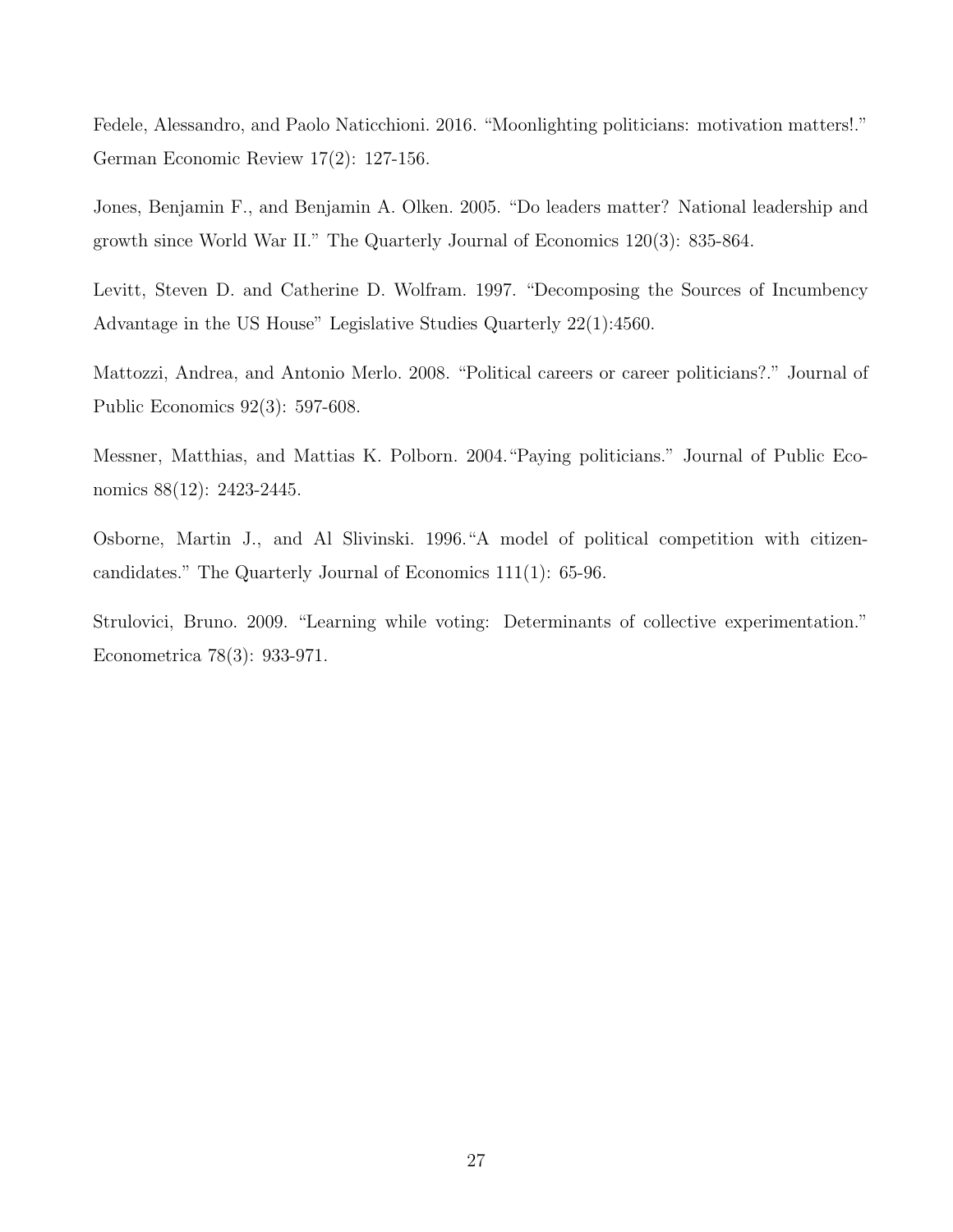# Appendix A

**Proposition 1:** In equilibrium, both  $C^1$  and  $C^2$  always run for office under  $\chi_1 = N$ .

Consider instead  $\chi_1 = S$ . Suppose that the following conditions are satisfied:

- (i) The public signal is sufficiently accurate  $(\psi > \psi)$
- (ii)  $C^2$  is sufficiently unlikely to be a good type  $(q_2 < \bar{q}_2)$
- (iii) A bad type is sufficiently unlikely to deliver a good outcome under a crisis  $(\beta < \overline{\beta})$

Then, there exists an interval  $[q_2, \bar{q}]$  such that when  $q_1 \in [q_2, \bar{q}]$ ,  $C^1$  chooses to stay out and Party 1 resorts to the reserve candidate  $R^1$ . Instead,  $C^2$  always chooses to enter the race.

Proof. In the main body I have provided the proof that both candidates always choose to enter the race under  $\chi_1 = N$ , and that  $C^2$  is always willing to run even under  $\chi_1 = S$ . Consider instead  $C^1$ 's incentives under  $\chi_1 = S$ . Let  $p_1 = prob(\omega_1 = S | \chi_1 = S) = \frac{\psi \bar{p}}{\psi \bar{p} + (1 - \psi)(1 - \bar{p})}$ . C<sup>1</sup>'s expected utility from running in the first period is:

$$
K + q_1[2\gamma + K] + (1 - q_1)[1 - p_1(1 - \beta)][\gamma + K + \gamma(1 - \bar{p}(1 - \beta))]
$$
\n(1)

 $C<sup>1</sup>$ 's expected utility from staying home instead is:

$$
[K + \gamma(q_1 + (1 - q_1)(1 - \bar{p}(1 - \beta))][1 - p_1 + p_1(1 - q_2)(1 - \beta)] \tag{2}
$$

Thus,  $C<sup>1</sup>$  chooses not to run in period 1 if and only if the following condition is satisfied:

$$
[K + \gamma(q_1 + (1 - q_1)(1 - \bar{p}(1 - \beta))][1 - p_1 + p_1(1 - q_2)(1 - \beta)] >
$$
\n
$$
K + q_1[2\gamma + K] + (1 - q_1)[1 - p_1(1 - \beta)][\gamma + K + \gamma(1 - \bar{p}(1 - \beta))]
$$
\n(3)

Which reduces to:

$$
q_1 < 1 - \frac{(\gamma + K)(1 + q_2 p_1 (1 - \beta) + \beta p_1)}{p_1 (1 - \beta) [2\gamma + K - \gamma \bar{p} (1 - 2\beta - q_2 (1 - \beta))]} = \overline{q_1}
$$
\n(4)

Given  $q_1 > q_2$ , the above requires: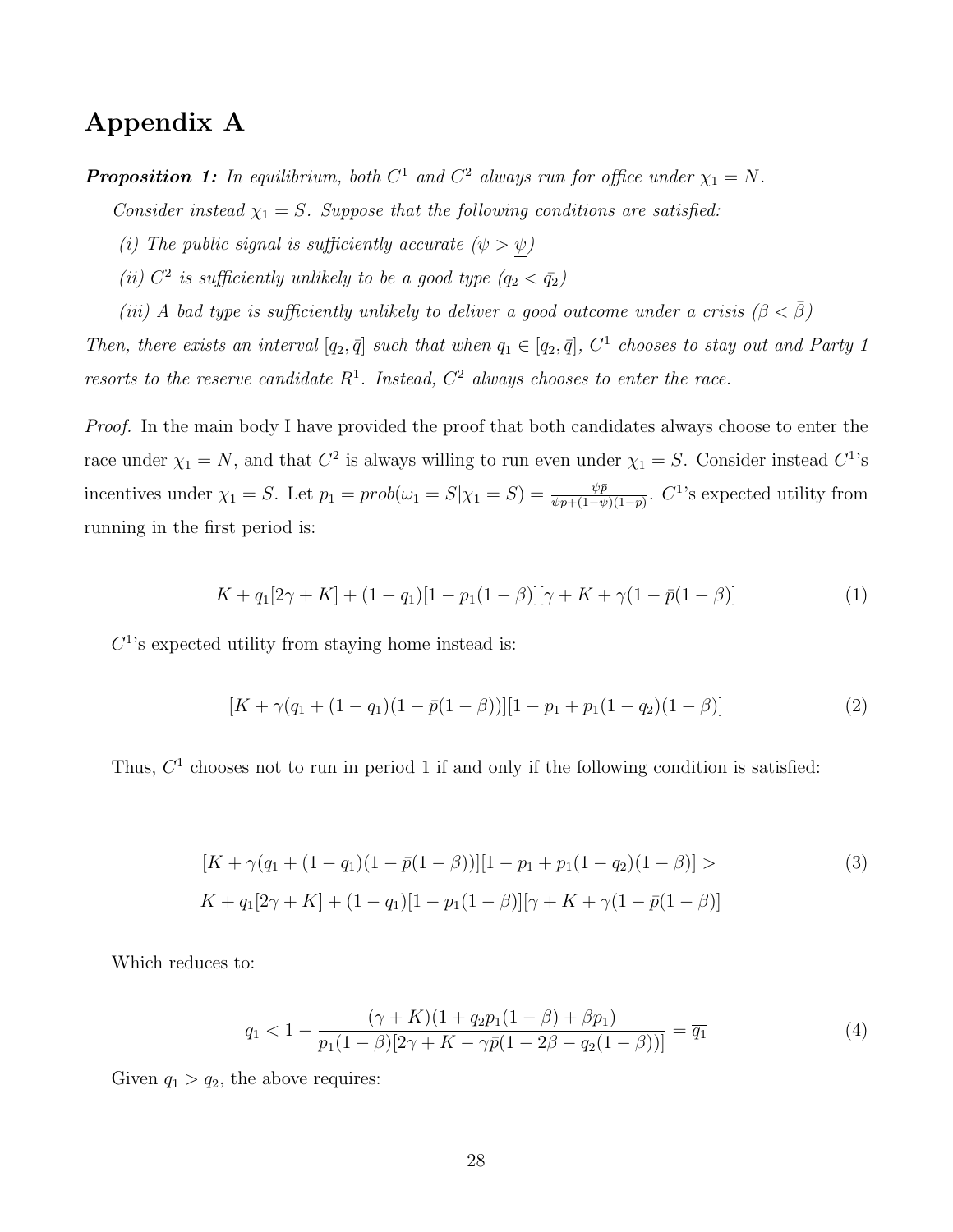$$
(1 - q_2)p_1(1 - \beta)(2\gamma + K - \gamma \bar{p}(1 - 2\beta - q_2(1 - \beta))) - (\gamma + K)(1 + q_2p_1(1 - \beta) + \beta p_1) > 0 \quad (5)
$$

The condition establishes an upper bound  $q_2 < \overline{q_2}$ , and must always be satisfied at  $q_2 = 0$ . This requires:

$$
p_1[(1 - \beta)(2\gamma + K - \gamma \bar{p}(1 - 2\beta)) - \beta(\gamma + K)] - \gamma - K > 0
$$
\n(6)

This reduces to:

$$
p_1 > \frac{\gamma + K}{(1 - \beta)[2\gamma + K - \gamma \bar{p}(1 - 2\beta)] - \beta(\gamma + K)} = \underline{p_1}
$$
\n(7)

Substituting  $p_1 = \frac{\psi \bar{p}}{\psi \bar{n} + (1 - \psi)}$  $\frac{\psi p}{\psi \bar{p} + (1-\psi)(1-\bar{p})}$ , the above establishes a lower bound  $\psi > \underline{\psi}$  and must always be satisfied at  $\psi = 1$ . This requires:

$$
\frac{\gamma + K}{(1 - \beta)[2\gamma + K - \gamma \bar{p}(1 - 2\beta)] - \beta(\gamma + K)} < 1 \tag{8}
$$

The above establishes an upper bound  $\beta < \overline{\beta}$  (and it is always satisfied at  $\beta = 0$ ).  $\Box$ 

**Proposition 2:** Incumbency status has no effect on  $C^2$ 's electoral chances under  $\chi_1 = N$ . Suppose instead that  $\chi_1 = S$ . Then,  $C^2$  experiences an incumbency disadvantage whenever  $q_r > q_1$ , and an advantage whenever  $q_r < q_1$ . In both cases, the effect of incumbency is increasing in the signal's  $accuracy \psi$ .

Proof. The first point follows straightforwardly from the proof of Proposition 1, and so does the existence of an incumbency disadvantage under  $q_r > q_1$ . Suppose instead that  $q_r < q_1$ .  $C^1$ 's utility from running in period 1 is exactly as in the baseline:

$$
K + q_1[2\gamma + R] + (1 - q_1)[1 - p_1(1 - \beta)][\gamma + K + \gamma(1 - \bar{p}(1 - \beta))]
$$
\n(9)

Conversely, if  $C<sup>1</sup>$  chooses not to run he will always win the second period election. His expected utility is therefore:

$$
K + \gamma (q_1 + (1 - q_1)(1 - \bar{p}(1 - \beta)) \tag{10}
$$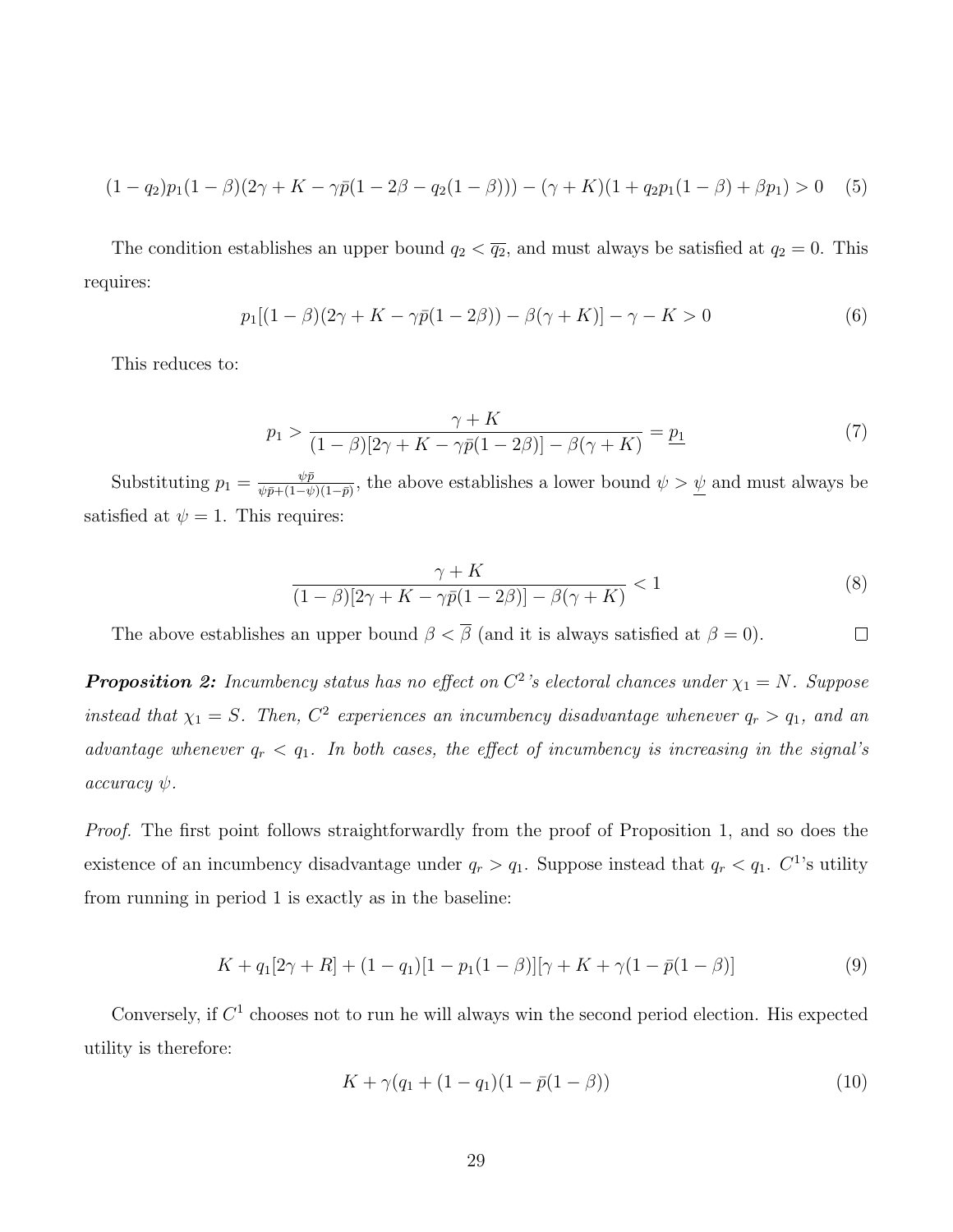Thus,  $C<sup>1</sup>$  chooses not to run in period 1 if and only if the following condition is satisfied:

$$
K + \gamma (q_1 + (1 - q_1)(1 - \bar{p}(1 - \beta)) > K + q_1[2\gamma + K] + (1 - q_1)[1 - p_1(1 - \beta)][\gamma + K + \gamma(1 - \bar{p}(1 - \beta))]
$$
(11)

Which reduces to:

$$
q_1 < 1 - \frac{(\gamma + K)}{p_1(1 - \beta)[\gamma + K + \gamma(1 - \bar{p}(1 - \beta))]}
$$
\n(12)

 $C<sup>2</sup>$ 's incumbency advantage is therefore:

$$
1 - \frac{(\gamma + K)}{p_1(1 - \beta)[\gamma + K + \gamma(1 - \bar{p}(1 - \beta))]} -
$$
  
\n
$$
[1 - \frac{(\gamma + K)(1 + q_2 p_1(1 - \beta) + \beta p_1)}{p_1(1 - \beta)(2\gamma + K - \gamma \bar{p}(1 - 2\beta - q_2(1 - \beta)))}] > 0
$$
\n(13)

 $\Box$ 

Substituting  $p_1 = \frac{\psi \bar{p}}{\psi \bar{p} + (1-\psi)}$  $\frac{\psi p}{\psi \bar{p} + (1-\psi)(1-\bar{p})}$ , it is easy to verify that the advantage is increasing in  $\psi$ .

# **Proposition 3:** There exist unique  $\widehat{q}_2$ ,  $\widehat{\beta}$ , and  $\widehat{\delta}$  such that, if

 $(i)$  A randomly drawn potential candidate from Party 2 is sufficiently likely to be a bad type  $0 \leq q_2 < \widehat{q}_2$ 

(ii) The probability that a bad type delivers a good outcome under a crisis is sufficiently low  $0 \leq \beta < \widehat{\beta}$ 

- (iii) The politicians' discount factor is sufficiently high
- $\widehat{\delta} < \delta < 1$

then, the game has an equilibrium in which any potential candidate drawn from Party 2 runs under both states of the world, whereas viable candidates drawn from Party 1 only run during normal times. During periods of crisis, Party 1 resorts to the reserve candidate  $R<sup>1</sup>$ .

*Proof.* Denote as  $U_P^e(H_t, \chi_t, e_t)$  the expected discounted payoff of a non-incumbent potential candidate from party  $P \in \{1, 2\}$  if he chooses to enter the race at time t.  $H_t \in \{1, 2\}$  indicates the identity of the potential candidate with the highest probability of being a good type.  $e_t \in \{I, \emptyset\}$ , where  $e_t = \emptyset$  denotes that the race at time t is open seat and  $e_t = I$  that the incumbent from the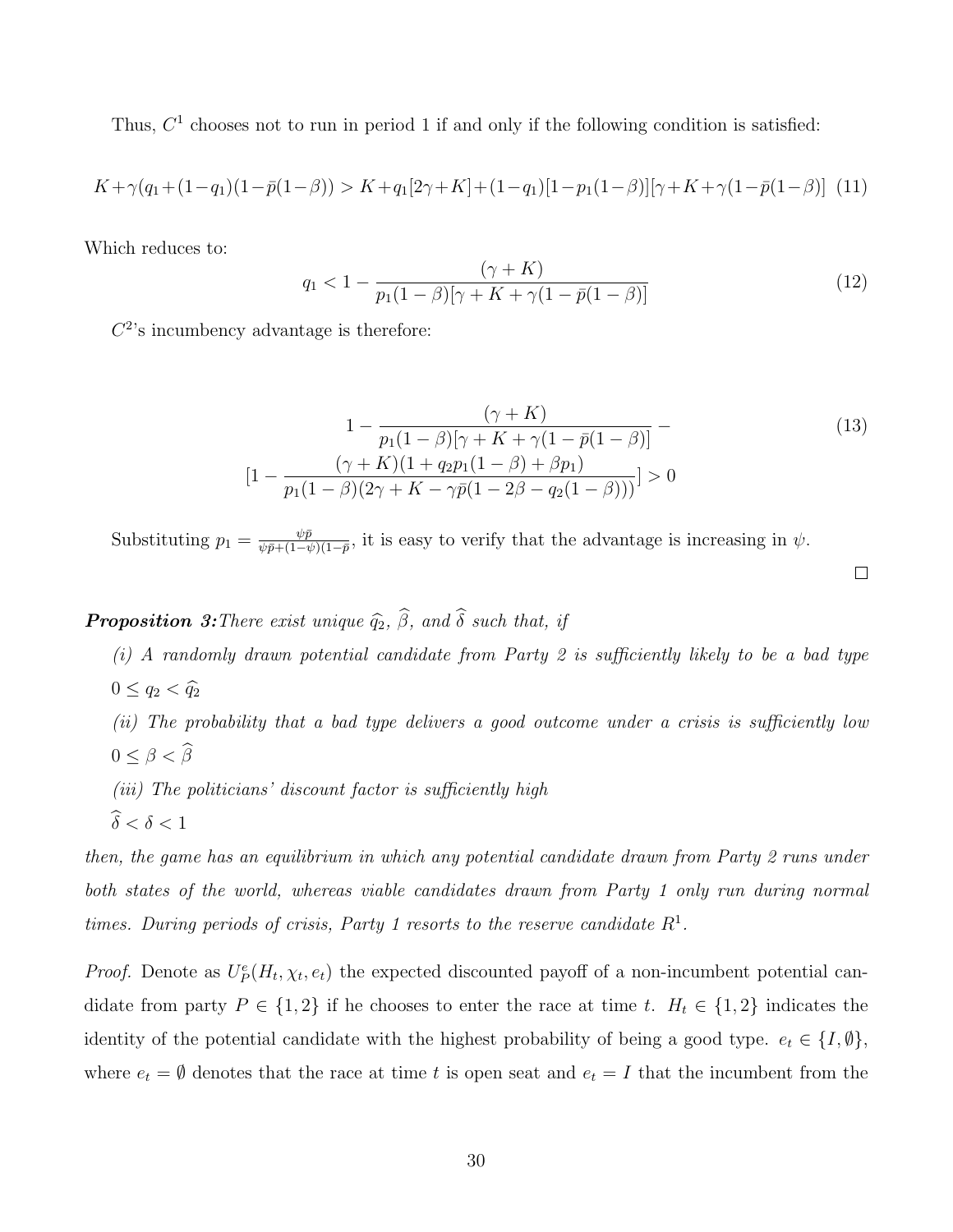other party is running for re-election.  $U_P^o(H_t, \chi_t, e_t)$  denotes the expected discounted payoff of a non-incumbent potential candidate from party  $P$  if he chooses to stay out of the race at time t.

As discussed in the main body, non-incumbent potential candidates from Party 1 are always willing to run under  $\chi_t = N$ , and non-incumbent potential candidates from Party 2 are always willing to run under  $\chi_t = S$ . Further, all incumbents are always willing to run for re-election.

Consider instead a potential candidate from Party 2 under  $\chi_t = N$ . In the conjectured equilibrium, he is always indifferent between running for office and staying home if the election is open seat, since he would lose with probability 1. Consider his entry decision when an incumbent from Party 1 is up for re-election, and performed poorly in the previous period. In the conjectured equilibrium, his expected discounted payoff is:

$$
U_2^e(2, N, I) = K + \delta K \bar{p}
$$
\n<sup>(14)</sup>

Since he would only win re-election for a second term if the public signal indicates a crisis and therefore the (new) potential candidate from Party 1 chooses to stay home.

His expected discounted payoff from a deviation would instead be:

$$
\delta(\bar{p}U_2^e(1, S, \emptyset) + (1 - \bar{p})U_2^e(1, N, \emptyset))
$$
\n(15)

Where

$$
U_2^e(1, S, \emptyset) = K + \delta K[\bar{p} + (1 - \bar{p})(q_2 + (1 - q_2)\beta)] \tag{16}
$$

And

$$
U_2^e(1, N, \emptyset) = U_2^o(1, N, \emptyset) = \delta^2(\bar{p}U_2^e(1, S, \emptyset) + (1 - \bar{p})U_2^e(1, N, \emptyset))
$$
\n(17)

Remember that the public signal is (almost) perfectly informative (since I assume  $prob(\chi_t =$  $S|\omega_t = S| = prob(\chi_t = N|\omega_t = N) = 1 - \epsilon)$ , and I can therefore ignore the arbitrarily small probability that a crisis arises after a signal  $\chi_t = N$ .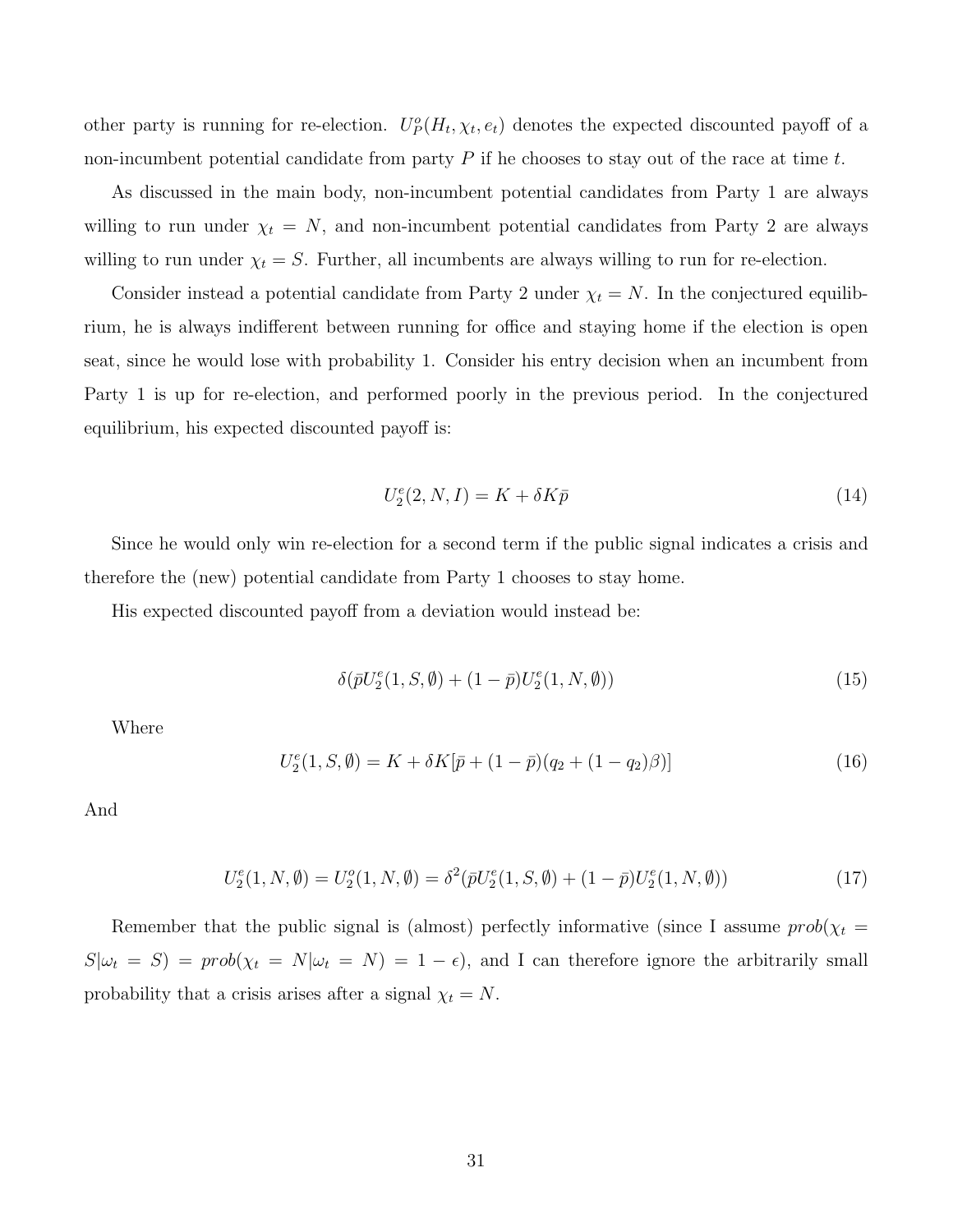Solving for  $U_2^e(1, N, \emptyset)$  we obtain that the deviation is not profitable if and only if the following condition is satisfied:

$$
K + \delta K \bar{p} > \delta K \bar{p} \frac{(1 + \delta(\bar{p} + (1 - \bar{p})(q_2 + (1 - q_2)\beta)))}{1 - \delta^2 (1 - \bar{p})}
$$
(18)

Rearranging we obtain:

$$
q_2 < \frac{1 - \delta^2(\bar{p}^2 + (1 - \bar{p})(1 + \delta\bar{p}))}{\delta^2 \bar{p}(1 - \bar{p})(1 - \beta)} - \frac{\beta}{1 - \beta} \tag{19}
$$

Since,  $q_2 > 0$  the above requires:

$$
\beta < \frac{1 - \delta^2 (\bar{p}^2 + (1 - \bar{p})(1 + \delta \bar{p}))}{\delta^2 \bar{p}(1 - \bar{p})} \tag{20}
$$

Consider now a non-incumbent potential candidate from party 1 under  $\chi_t = C$ . Intuitively, his incentives to run are stronger when a term limited incumbent is up for re-election (as compared to an open seat election). As such, it is sufficient to show that the equilibrium is robust to a deviation in this case.

Considering the case in which  $H_t = 1$ , Party 1's potential candidate expected discounted payoff in the conjectured equilibrium is:

$$
U_1^o(1, S, 2) = \delta((1 - \bar{p})U_1^e(1, N, \emptyset) + \bar{p}U_1^o(1, S, \emptyset))
$$
\n(21)

Where

$$
U_1^e(1, N, \emptyset) = K(1 + \delta) \tag{22}
$$

And

$$
U_1^o(1, C, \emptyset) = \delta[1 - (q_2 + (1 - q_2)\beta)](\bar{p}U_1^o(1, C, 2) + (1 - \bar{p})U_1^e(1, N, 2)
$$
  
 
$$
+ \delta[q_2 + (1 - q_2)\beta)]\bar{p}(U_1^o(2, C, 2) + (1 - \bar{p})U_1^e(2, N, 2))
$$
(23)

With  $U_1^e(2, N, 2) = U_1^o(2, N, 2) = \delta(\bar{p}U_1^o(1, S, \emptyset) + (1 - \bar{p})U_1^e(1, N, \emptyset))$  and  $U_1^e(1, N, 2) = U_1^e(1, N, \emptyset)$ . His expected discounted payoff from a deviation is instead: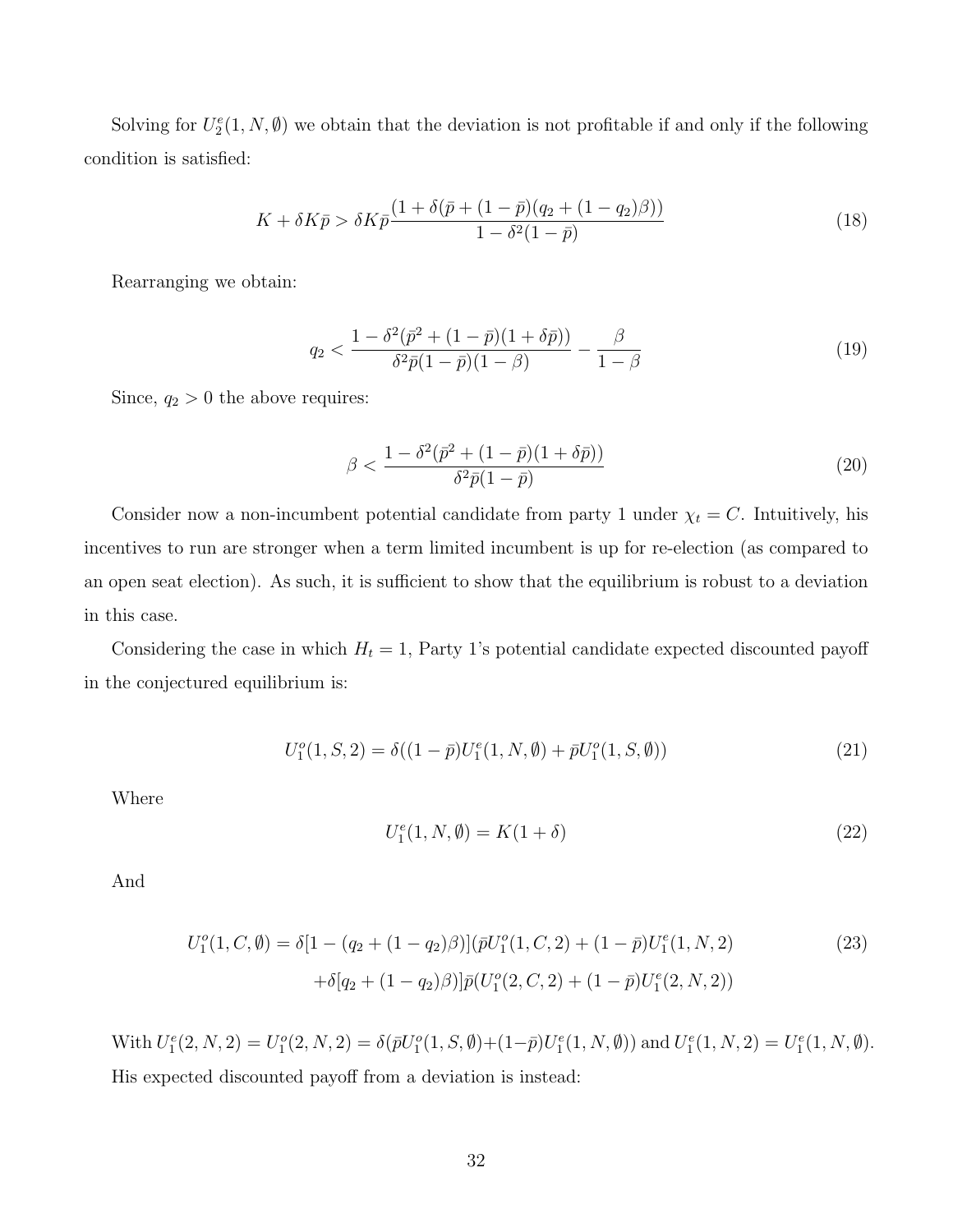$$
K + \delta K(q_1 + (1 - q_1)\beta) \tag{24}
$$

Solving for  $U_1^o(1, S, \emptyset)$  and rearranging we obtain that the deviation is not profitable if and only if the following condition is satisfied:

$$
(K+\delta K)\delta(1-\bar{p})\frac{(1-q_2)(1-\beta)+\delta(\bar{p}+(1-\bar{p})(q_2+(1-q_2)\beta)}{1-\delta^2\bar{p}[\bar{p}+(1-\bar{p})(q_2+(1-q_2)\beta)]} > K+\delta K(q_1+(1-q_1)\beta)
$$
 (25)

Rearranging we obtain:

$$
q_2 < \frac{(1+\delta\bar{p})[\delta(1+\delta)(1-\bar{p}) - (1-\delta\bar{p})(1+\delta(q_1+(1-q_1)\beta))] }{\delta(1-\bar{p})(1-\beta)[1-\delta^2(1-\bar{p}(1-q_1)(1-\beta))] } - \frac{\beta}{1-\beta}
$$
(26)

This requires

$$
\frac{(1+\delta\bar{p})[\delta(1+\delta)(1-\bar{p}) - (1-\delta\bar{p})(1+\delta(q_1+(1-q_1)\beta))] }{\delta(1-\bar{p})(1-\beta)[1-\delta^2(1-\bar{p}(1-q_1)(1-\beta))]} - \frac{\beta}{1-\beta} > 0
$$
\n(27)

The above condition establishes an upper bound  $\beta < \tilde{\beta}$ .  $\tilde{\beta} > 0$  requires

$$
(1 + \delta \bar{p})[\delta(1 + \delta)(1 - \bar{p}) - (1 - \delta \bar{p})(1 + \delta q_1)] > 0
$$
\n(28)

The LHS is increasing in  $\delta$ , fails at  $\delta = 0$  and is always satisfied at  $\delta = 1$ . The condition therefore establishes a lower bound  $\delta > \widehat{\delta}$ 

Thus, the conjectured equilibrium exists if and only if the following conditions are satisfied:

•  $0 < q_2 < \widehat{q}_2 = \min\left\{\frac{1-\delta^2(\bar{p}^2 + (1-\bar{p})(1+\delta\bar{p}))}{\delta^2 \bar{p}(1-\bar{p})(1-\beta)}\right\}$  $\frac{\beta^2(\bar p^2+(1-\bar p)(1+\delta \bar p))}{\delta^2\bar p(1-\bar p)(1-\beta)}-\frac{\beta^2}{1-\beta^2}$  $\frac{\beta}{1-\beta}, \frac{(1+\delta\bar{p})[\delta(1+\delta)(1-\bar{p})-(1-\delta\bar{p})(1+\delta(q_1+(1-q_1)\beta))] }{\delta(1-\bar{p})(1-\beta)[1-\delta^2(1-\bar{p}(1-q_1)(1-\beta))] }$  $\frac{\delta[(\delta(1+\delta)(1-\bar{p})-(1-\delta\bar{p})(1+\delta(q_1+(1-q_1)\beta))] }{\delta(1-\bar{p})(1-\beta)[1-\delta^2(1-\bar{p}(1-q_1)(1-\beta))] } -\frac{\beta}{1-\beta}$  $\frac{\beta}{1-\beta}\}$ •  $\beta < \hat{\beta} = \min\{\tilde{\beta}, \frac{1-\delta^2(\bar{p}^2+(1-\bar{p})(1+\delta\bar{p}))}{\delta^2 \bar{p}(1-\bar{p})}$  $\frac{\overline{p} + (1-p)(1+op))}{\delta^2 \bar{p}(1-\bar{p})} \}$ -  $\delta > \widehat{\delta}$ 

 $\Box$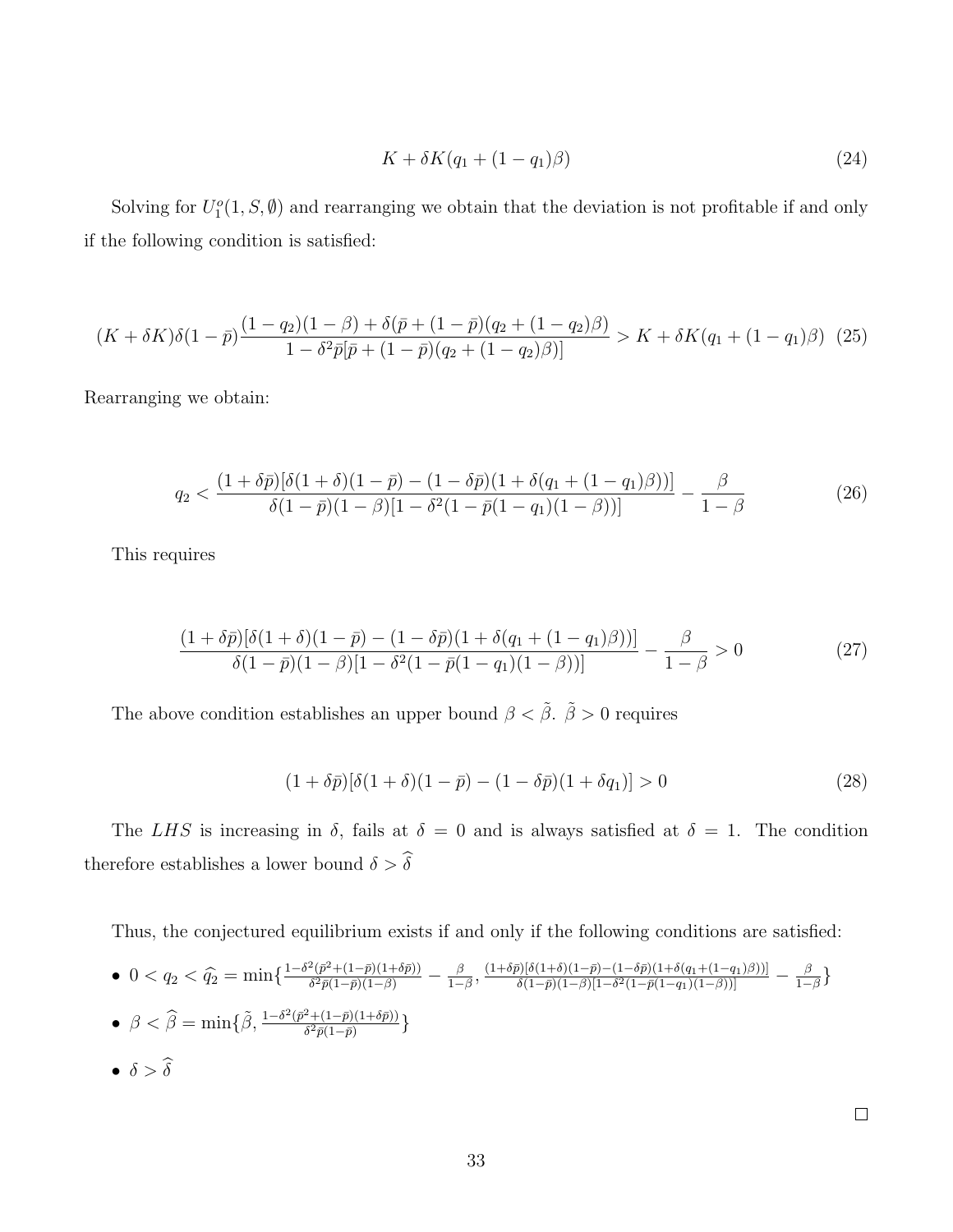# Appendix B: Robustness

In this section I formally analyse the variants of the baseline model introduced in the Discussion and Robustness section.

### Governance outcomes directly influence politicians' payoffs

Consider an amended version of the baseline mode in which politicians' payoffs are as follows:

- $K + \mathbb{I}_g \gamma (1 \mathbb{I}_g) \lambda$  when in office
- $-(1 I_g)\lambda$  when not in office

Where  $\mathbb{I}_g$  is a binary indicator taking value 1 if  $o_t = g$  and 0 otherwise.

In equilibrium,  $C<sup>1</sup>$  chooses not to run in the first period if and only if the following condition is satisfied:

$$
p_1(1 - \beta)(1 - q_2)(\gamma(1 - (1 - \beta)(1 - q_1)\bar{p}) - (1 - \beta)(1 - q_1)\lambda\bar{p} - \lambda + K)
$$
\n
$$
-p_1\beta(1 - q_2)(1 - \beta)\bar{p}\lambda
$$
\n
$$
+(1 - p_1)(\gamma(1 - (1 - \beta)(1 - q_1)\bar{p}) - (1 - \beta)(1 - q_1)\lambda\bar{p} + K) >
$$
\n
$$
K + q_1(2\gamma + K)
$$
\n
$$
+(1 - q_1)(1 - (1 - \beta)p_1)(\gamma(1 - (1 - \beta)\bar{p}) - (1 - \beta)\lambda\bar{p} + \gamma + K)
$$
\n
$$
-p_1(1 - \beta)(1 - q_1)((1 - \beta)(1 - q_2)\lambda\bar{p} + \lambda)
$$
\n(29)

This reduces to:

$$
q_1 < 1 - \frac{(\gamma + K)(1 + q_2 p_1 (1 - \beta) + \beta p_1) + \lambda (1 - \beta)(1 - q_2) p_1 (1 + \beta \bar{p})}{p_1 (1 - \beta) [2\gamma + K - \gamma \bar{p}(1 - 2\beta - q_2 (1 - \beta)) + \lambda (1 + \bar{p}\beta)]} = \bar{q}_1 \tag{30}
$$

Given  $q_1 > q_2$ , the above requires:

$$
(1 - q_2)p_1(1 - \beta)[2\gamma + K - \gamma\bar{p}(1 - 2\beta - q_2(1 - \beta)) + \lambda(1 + \bar{p}\beta)]
$$
\n
$$
-(\gamma + K)(1 + q_2p_1(1 - \beta) + \beta p_1) - \lambda(1 - \beta)(1 - q_2)p_1(1 + \beta\bar{p}) > 0
$$
\n
$$
(31)
$$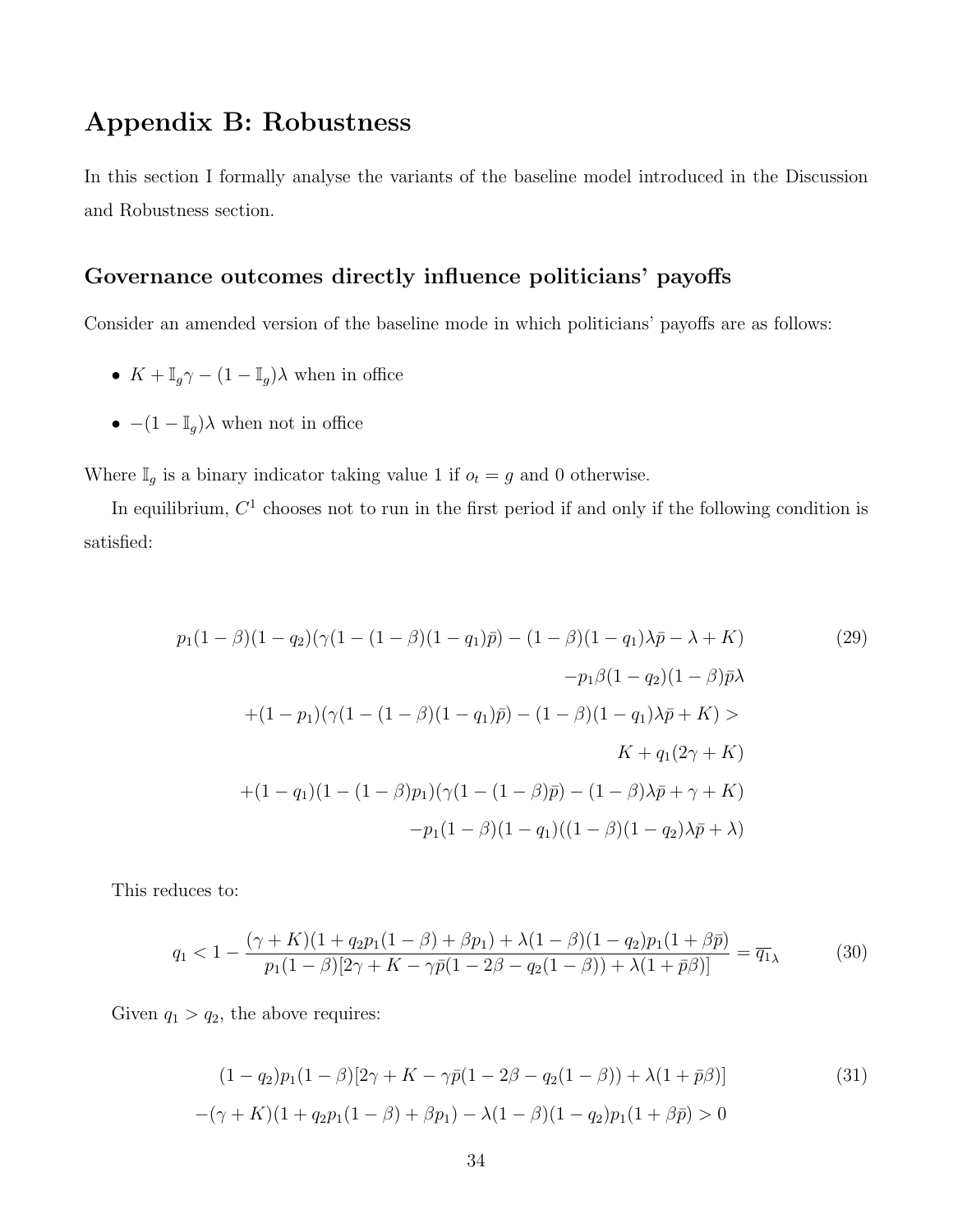The LHS is decreasing in  $q_2$ , therefore the condition establishes an upper bound  $q_2 < \overline{q_2}$  and must be satisfied at  $q_2 = 0$ .

$$
p_1(1-\beta)(2\gamma + K - \gamma \bar{p}(1-2\beta) + \lambda(1+\bar{p}\beta)) - [(\gamma + K)(1+\beta p_1) + \lambda p_1(1-\beta)(1+\beta \bar{p})] > 0
$$
 (32)

The inequality can only be satisfied if the LHS is increasing in  $p_1$ . Substituting  $p_1 = \frac{\psi \bar{p}}{\psi \bar{p} + (1-\psi)}$  $\frac{\psi\bar{p}}{\psi\bar{p}+(1-\psi)(1-\bar{p})},$ the above establishes a lower bound  $\psi > \underline{\psi}_{\lambda}$  and must always be satisfied at  $\psi = 1$ :

$$
(1 - \beta)[2\gamma + K - \gamma \bar{p}(1 - 2\beta) + \lambda(1 + \bar{p}\beta)] - [(\gamma + K)(1 + \beta) + \lambda(1 - \beta)(1 + \beta \bar{p})] > 0
$$
 (33)

The above is concave in  $\beta$ , and always at  $\beta = 0$ , therefore the condition establishes an upper bound  $\beta < \beta_{\lambda}$ .

# A bad governance outcome increases the probability of a crisis arising in the future

Suppose that politicians only care about their own performance in office, and consider an amended version of the baseline model where the probability of a negative shock in the second period is a function of the first period governance outcome:

- $prob(\omega_2 = C | o_1 = q) = \overline{p}$
- $prob(\omega_2 = C | o_1 = b) = \alpha \bar{p}$ , where  $\alpha \in (1, \frac{1}{\bar{n}})$  $\frac{1}{\bar{p}})$

 $C<sup>1</sup>$  will choose not to run in period 1 if and only if the following condition is satisfied:

$$
[K + \gamma(q_1 + (1 - q_1)(1 - \bar{p}(1 - \beta))](1 - p_1)
$$
\n
$$
+ p_1(1 - q_2)(1 - \beta)][K + \gamma(q_1 + (1 - q_1)(1 - \alpha \bar{p}(1 - \beta))] >
$$
\n
$$
K + q_1[2\gamma + K] + (1 - q_1)[1 - p_1(1 - \beta)][\gamma + K + \gamma(1 - \bar{p}(1 - \beta))]
$$
\n(34)

This reduces to:

$$
q_1 < 1 - \frac{(\gamma + K)(1 + q_2 p_1 (1 - \beta) + \beta p_1)}{p_1 (1 - \beta)[2\gamma + K - \gamma \bar{p}(\alpha(1 - q_2)(1 - \beta) - \beta)]} = \overline{q_1}_{\alpha} \tag{35}
$$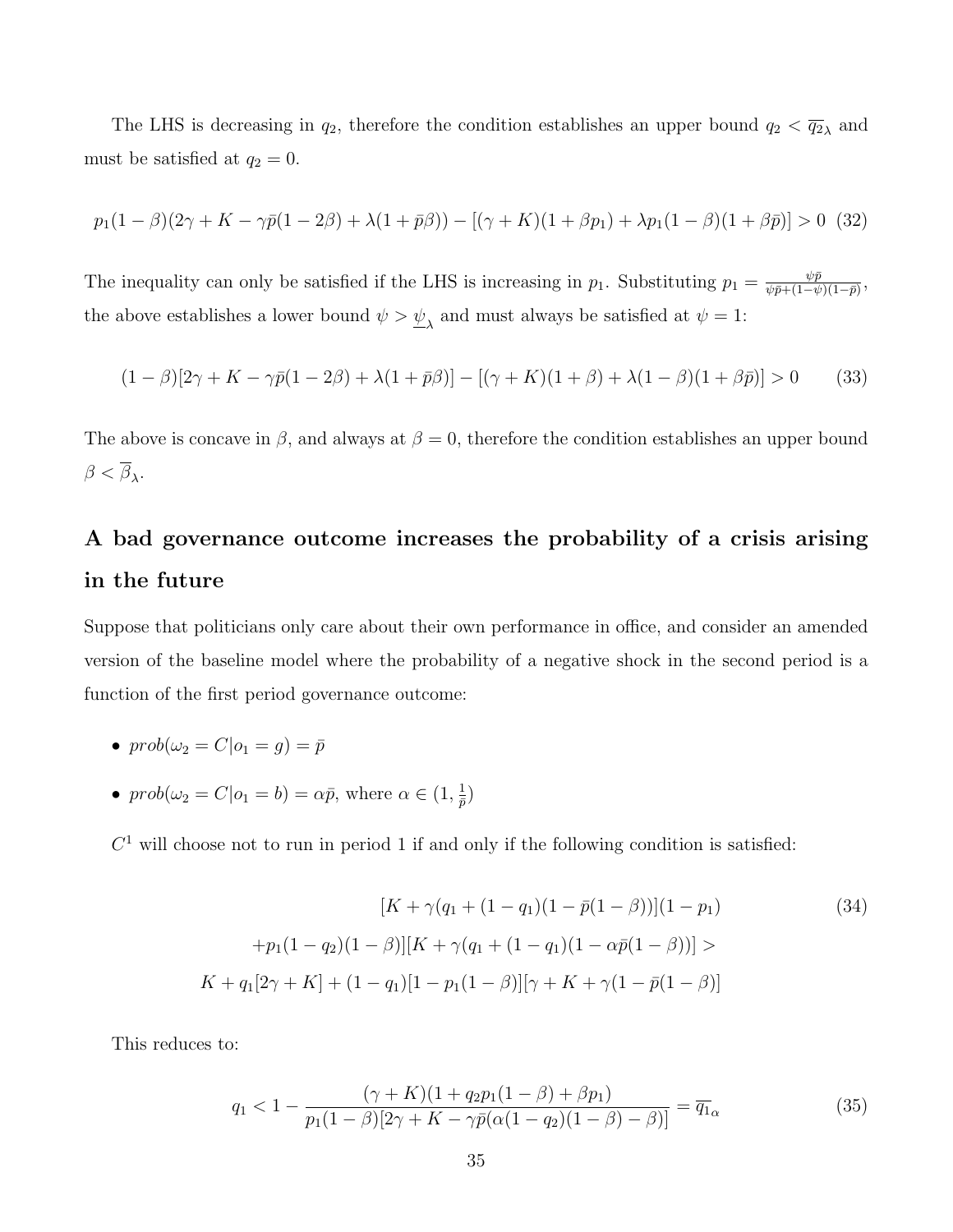Given  $q_1 > q_2$ , the above requires:

$$
1 - q_2 - \frac{(\gamma + K)(1 + q_2 p_1 (1 - \beta) + \beta p_1)}{p_1 (1 - \beta)[2\gamma + K - \gamma \bar{p}(\alpha(1 - q_2)(1 - \beta) - \beta]} > 0
$$
\n(36)

Substituting  $p_1 = \frac{\psi \bar{p}}{\psi \bar{n} + (1 - \psi)}$  $\frac{\psi\bar{p}}{\psi\bar{p}+(1-\psi)(1-\bar{p})}$ , the above establishes a lower bound  $\psi > \underline{\psi}_{\alpha}$  and must always be satisfied at  $\psi = 1$ :

$$
(1 - q_2)(1 - \beta)[2\gamma + K - \gamma \bar{p}(\alpha(1 - q_2)(1 - \beta) - \beta)] - (\gamma + K)(1 + q_2(1 - \beta) + \beta) > 0
$$
 (37)

The LHS is decreasing in  $q_2$ , therefore it establishes an upper bound  $q_2 < \overline{q_2}_{\alpha}$  and must always be satisfied at  $\overline{q_2} = 0$ :

$$
(1 - \beta)[2\gamma + K - \gamma \bar{p}(\alpha(1 - q_2)(1 - \beta) - \beta)] - (\gamma + K)(1 + \beta) > 0
$$
\n(38)

The LHS is concave in  $\beta$  and always satisfied at  $\beta = 0$ . Thus, it establishes an upper bound  $\beta < \beta_{\alpha}$ .

### A bad governance outcome decreases the country's future resiliency

Suppose that politicians only care about their own performance in office, and the probability of a crisis in the second period is exogenous. Consider an amended version of the baseline model in which the first period governance outcome influences the probability that  $o_2 = g$  if the country experiences a crisis and the office holder is a bad type:

- $prob(o_2 = q | \omega_2 = C, \theta_{I_2} = B, o_1 = q) = \beta$
- $prob(o_2 = g | \omega_2 = C, \theta_{I_2} = B, o_1 = g) = \delta \beta$ , where  $\delta \in [0, 1]$

 $C<sup>1</sup>$  chooses not to run in the first period if and only if the following condition is satisfied:

$$
p_1(1-q_2)(1-\beta)[K+\gamma[q_1+(1-q_1)(1-\bar{p}(1-\delta\beta))] +
$$
  
\n
$$
(1-p_1)[K+\gamma[q_1+(1-q_1)(1-\bar{p}(1-\beta))]] >
$$
  
\n
$$
K+q_1(2\gamma+K)+(1-q_1)(1-p_1(1-\beta))(K+\gamma(2-\bar{p}(1-\beta)))
$$
\n(39)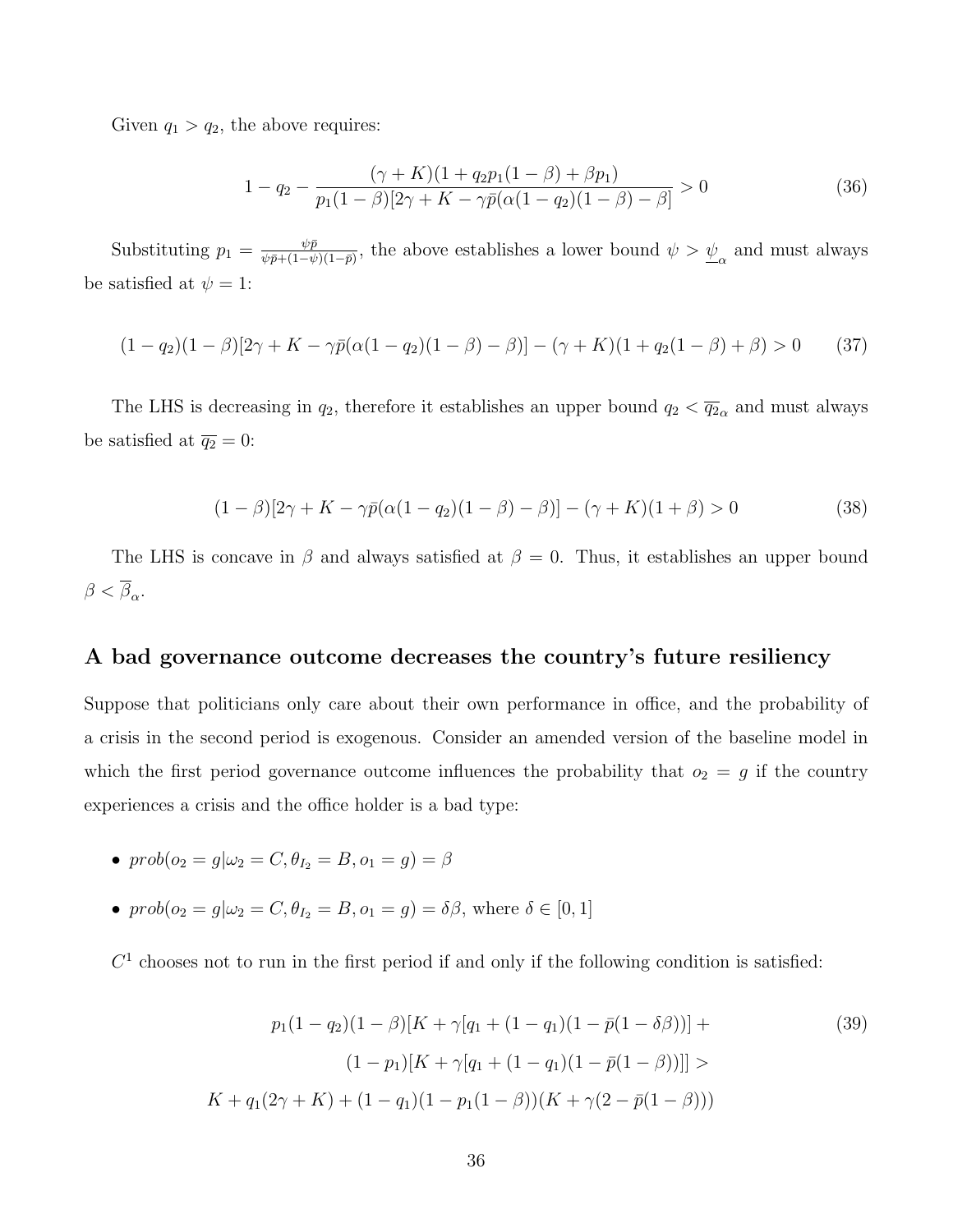This reduces to:

$$
q_1 < 1 - \frac{(\gamma + K)(1 + q_2 p_1 (1 - \beta) + \beta p_1)}{p_1 (1 - \beta)[2\gamma + K - \gamma \bar{p}(1 - \beta(1 + \delta) - q_2 (1 - \beta))]} = \overline{q_1}_{\delta} \tag{40}
$$

Given  $q_1 > q_2$ , this requires:

$$
(1-q_2)p_1(1-\beta)[2\gamma+K-\gamma\bar{p}(1-\beta(1+\delta)-q_2(1-\beta))] - (\gamma+K)(1+q_2p_1(1-\beta)+\beta p_1) > 0
$$
 (41)

The above establishes an upper bound  $q_2 < \overline{q_2}_{\delta}$ . Thus, the condition must be satisfied at  $q_2 = 0$ . This requires:

$$
p_1(1 - \beta)[2\gamma + K - \gamma \bar{p}(1 - \beta(1 + \delta)] - (\gamma + K)(1 + \beta p_1) > 0
$$
\n(42)

Substituting  $p_1 = \frac{\psi \bar{p}}{\psi \bar{p} + (1-\psi)}$  $\frac{\psi \bar{p}}{\psi \bar{p} + (1-\psi)(1-\bar{p})}$ , the above establishes a lower bound  $\psi > \underline{\psi}_{\delta}$  and must always be satisfied at  $p_1 = 1$ :

$$
(1 - \beta)[2\gamma + K - \gamma \bar{p}(1 - \beta(1 + \delta)] - (\gamma + K)(1 + \beta) > 0
$$
\n(43)

The LHS is concave in  $\beta$ , and it is always satisfied at  $\beta = 0$ . The condition therefore establishes an upper bound  $\beta < \beta_{\delta}$ .

### State-dependent legacy payoffs

Consider an amended version of the baseline model in which an office holder's legacy payoff from a good performance is higher under  $\omega_t = C$ :

- K if  $o_t = b$
- $K + \gamma$  if  $o_t = g$  and  $\omega_t = N$
- $K + \nu(\omega_t)\gamma$ , where  $\nu(S) > 1$  and  $\nu(N) = 1$